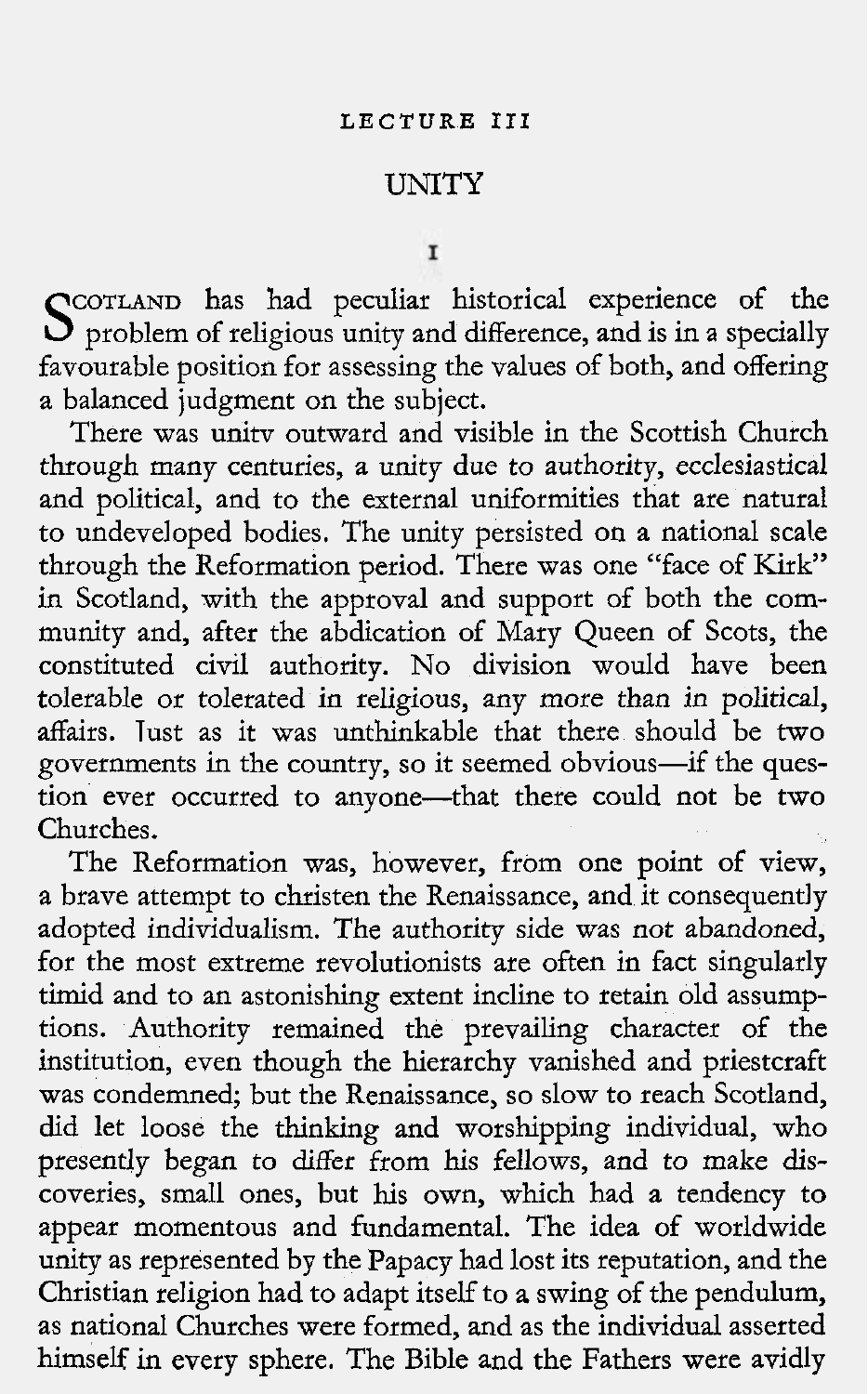# UNITY 63

and conscientiously studied by the Reformers and their followers, but the regions surveyed were so strange, so vast and so uncharted, that the results were superficial at the best, and at the worst they approached the chaotic. Fortunately or unfortunately, discussion in Scotland was kept within one Church and one theological system, remarkably few, whether as lone seekers or in groups, adventuring further. Neither the Bible nor the Fathers, however, can be understood apart from historical criticism, and of this there was none available. Everything was read by candlelight; a vivid but limited experience was the only interpreter. All leant, of course, upon the Holy Spirit, and their faith was not unrewarded; but much seemed obscure and much was more obscure than it seemed, while difference of circumstances, of opportunity and of temperament gave rise to different interpretations. Ecclesiastical problems were forced to the front by the political situation, and attention concentrated upon these rather than, upon strictly theological questions. It was possibly a case of straining out gnats and swallowing camels, but there has been much of this in the course of history chiefly because the relative importance of issues is impossible to judge contemporaneously.

In all spheres of thought and existence there are those, on the one hand, who are jealous of what the past has achieved for them and prepared to endure inherited limitations, and those, on the other hand, who are impatient of the conditions in which they find themselves entrammelled, and attracted by the possibilities of a wide if uncharted future. Leadership, social emergencies, and indeed almost anything from war to weather, may influence people in favour of one or other of these attitudes, and history records the ebb and flow.

In sixteenth-century Scotland the Reformers of the Knox and Melville connection were the daring left-wing innovators, but both their vision and their energy had limits, and by and by things settled down to the mild-or, rather, very mild--ep copacy of James VI, and to such most respectable conservatism as that of the Aberdeen Doctors. Discontent, however, presently began to stir once more; and, not without cause, popular feeling found expression in a religious, patriotic and independent movement symbolised by the National Covenant of **1638.** There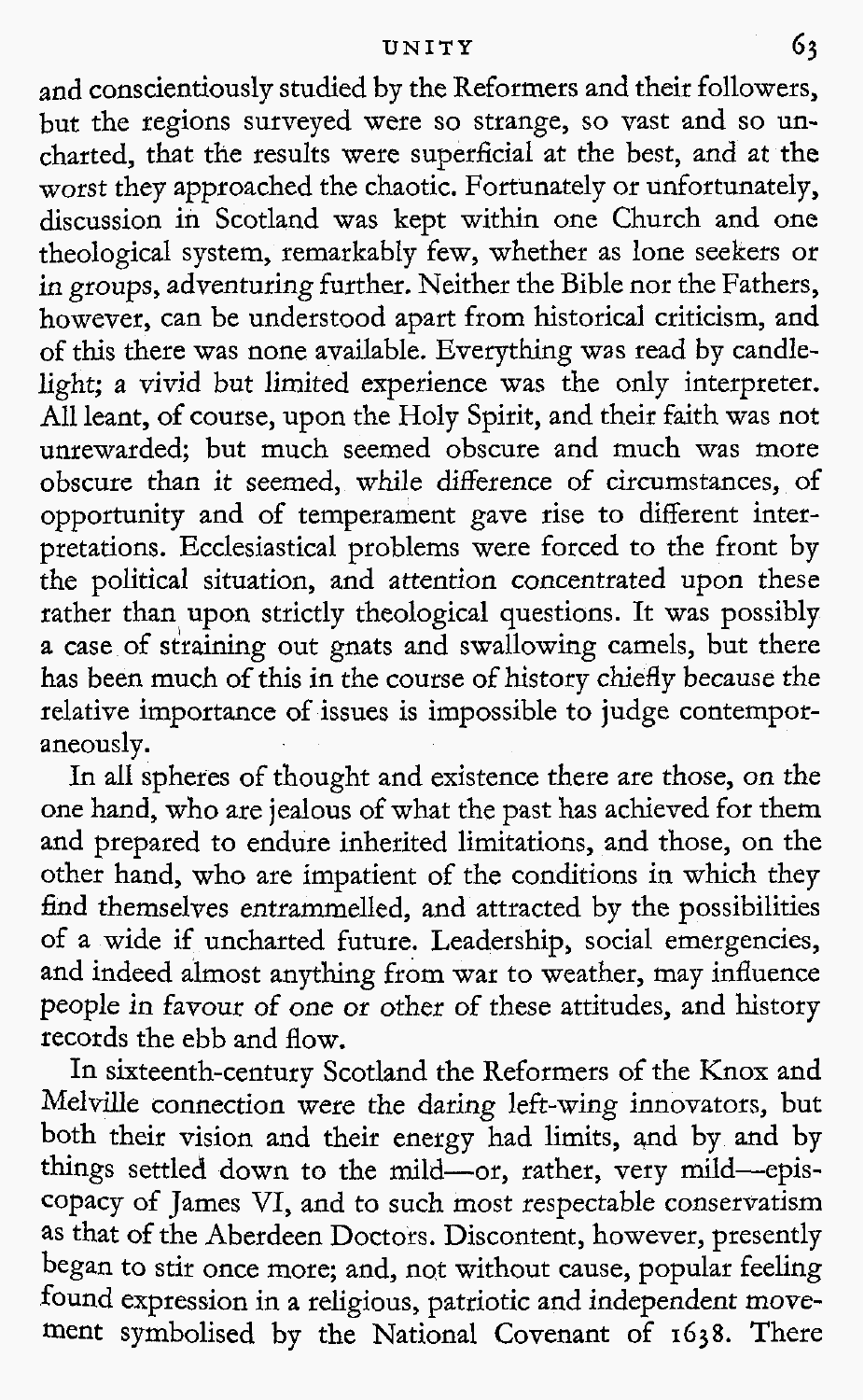followed a Puritan period, narrow and then narrower, till those in charge, having overstrained their enthusiasm and exhausted the nation's supply of zeal, were thrown aside, and absolutism and episcopacy returned, not only unopposed but with a hearty welcome and a great sigh of relief, at the Restoration. Through \* sheer weakness of. character, however, both absolutism and episcopacy, though their opportunity was unique, failed ignominiously. Scottish hostility developed such intensity that this is even to-day an element in the spiritual and social situation. Presbyterianism and constitutionalism were accordingly reintroduced, and have persisted since 1690.

The Scots Reformation had been relatively thorough, and a national Church without appreciable rival had been established. In spite of internal differences of a marked nature, there was in the seventeenth century no serious thought of breaking this unity. Covenanters or anti-Covenanters went into exile or skulked in remote places of refuge; but no real schism occurred, or, indeed, was practicable. It was different in the eighteenth century. The union of the Parliaments in 1707 reduced the political and economic tensions, and there was no further threat from episcopacy; but the two natural parties persisted, and it was only a matter of time till they found themselves face to face as Moderates and Evangelicals. Rationalism and democracy were among the respective sources of influence. The Church of Scotland began to disintegrate. Sectarianism, which had made remarkably little impression on seventeenth-century Scotland, now wrecked the visible unity of the Church and destroyed its authority. Separation after separation occurred until by **1806**  there were no fewer than seven recognisable Presbyterian denominations in Scotland living in a spiritual atmosphere heavily charged with poison. The situation had some resemblance to that in North Africa in the days of Augustine.

Those who found a place in one or other of the seceding bodies were Evangelicals; but within the original Church of Scotland there remained not only the bulk of the population, but many most earnest Evangelicals, who, true to Calvin's dislike of schism and of the sect view of holiness, and not perhaps alive to some other features of his teaching, maintained a position of diminishing strength until the latter part of the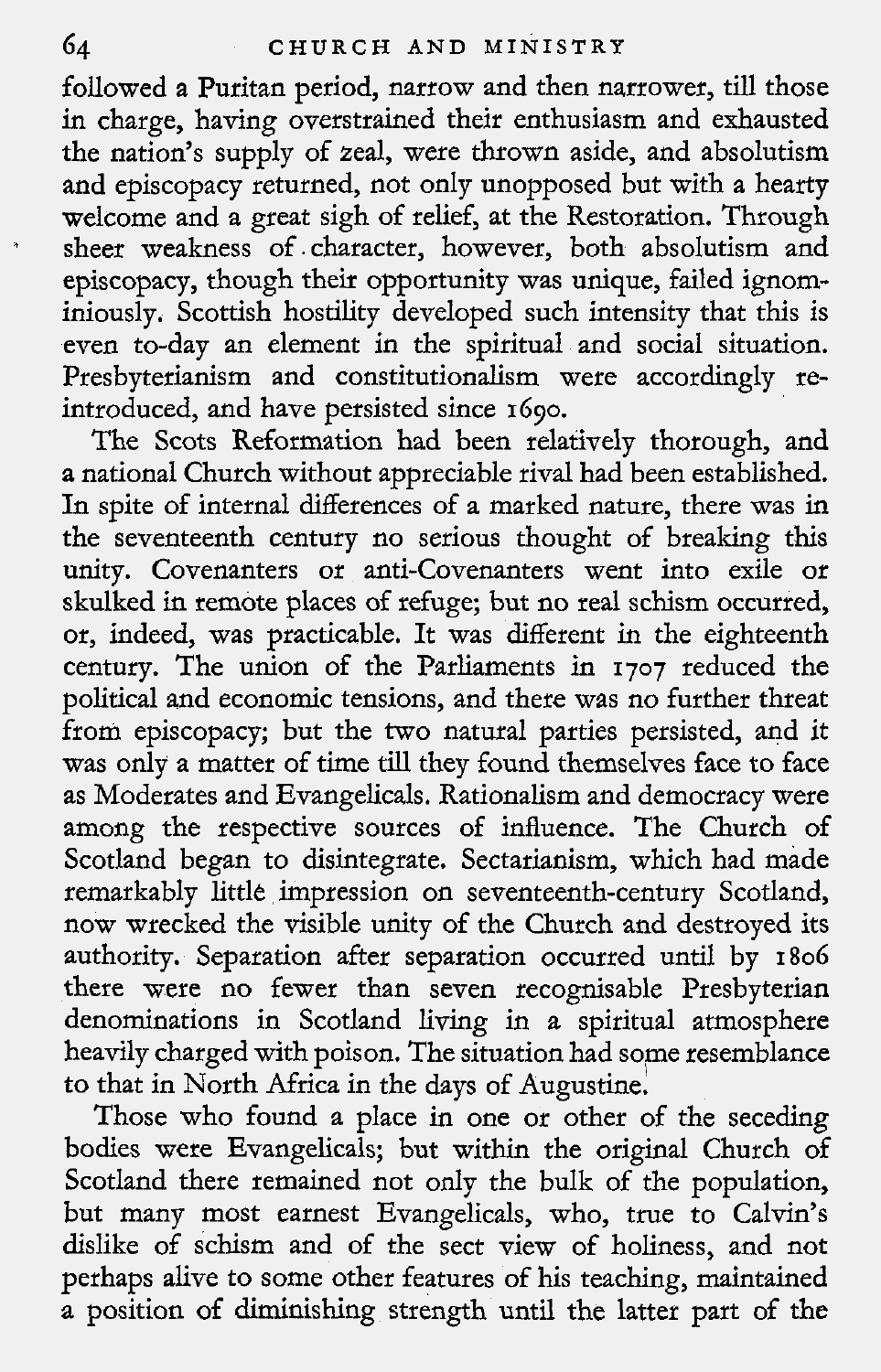## **UNITY 6~**

century. Evangelicals within and without the Church of Scotland stood distinctively for gospel freedom, orthodoxy and strict morality, the rights of the individual and of the laity, and the spiritual independence of the Church. The Moderates stood for law and authority, unity, broadmindedness, community spirit, and collaboration with the secular powers. Latterly the Industrial Revolution, the Romantic Movement and the various influences of which the French Revolution was the most patent symptom, brought on an Evangelical revival; and in 1843 most of the remaining Evangelicals left the Church of Scotland at the Disruption, the particular occasion being a serious dispute with Government as to the boundary line between the spheres of Church and State.

Some of the smaller groups were meantime closing their ranks, and from the middle of the century the Presbyterian forces consisted almost entirely of the Church of Scotland, the Free Church and the United Presbyterian Church. It has to be admitted that all this local disputation indicates a sad absence of concern about visible unity on the part of the various seceding bodies, and viewed from that angle the position was unhappy, so that one is tempted to apply the words of Robert Leighton: "Ah, my beloved, the body of religion is torn, and the soul of it expires, while we are striving about the hem of its garment."<sup>1</sup> There is, however, another angle from which the scene may be regarded, for inward personal oneness with Christ may be held to have been marvellously facilitated in the smaller sects, and spiritual fellowship given a reality which it failed to develop within larger formal visible organisations.

But the need for outward unity began for a number of reasons under rapidly altering circumstances, social and intellectual, to be forced upon all the denominations as the nineteenth century proceeded, and the successful unions of 1900 and 1929 resulted, giving to Scotland nearly, though not quite, all that could be desired in this direction.

# **I1**

Nature appears to be concerned for unity in and through variety. Mere abstract, undifferentiated oneness would be worthless and meaningless and,indeed it is the obviousness of this to which, at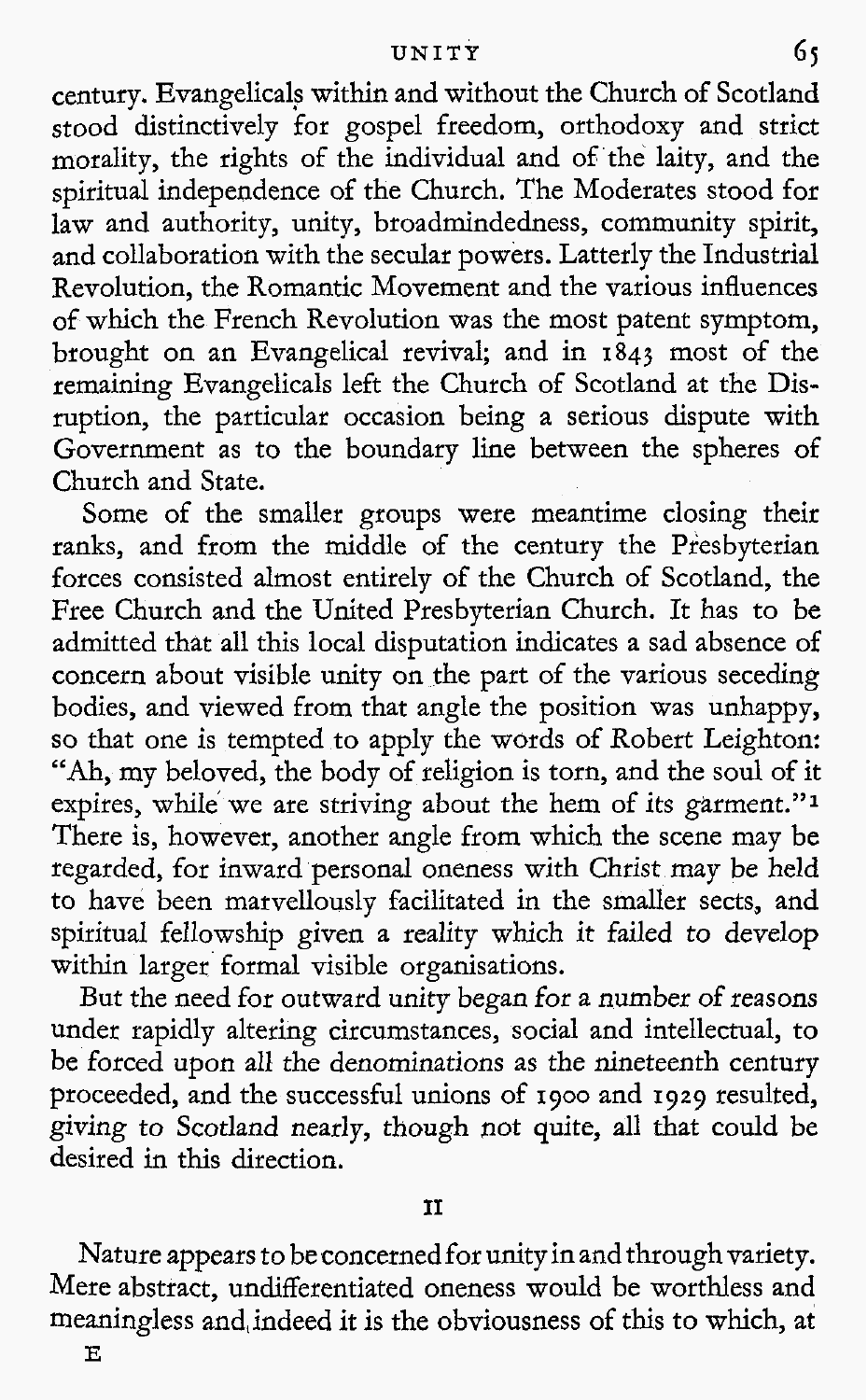least in part, we owe the mysterious doctrine of the Trinity. Neither has absolute chaos any attraction to offer to mind or soul. The reality to which we belong involves the tension of unity and difference.

In all such cases of tension we find a certain vitality and elasticity, a kind of tidal movement, a tendency to emphasis in one direction or in the other, gradually to overemphasis and seldom to anything like perfect balance; and in a society that consists of individuals this means parties committed to principles and programmes that are essentially partial and inadequate, half-truths at the most. A great many people seem to be shortsighted, quickly allured by anything that contains enough truth to float it, complacently satisfied with one side of a story, unable or unwilling to trouble about reconciling opposites. Thus, as T. S. Eliot reminds us, either monotheism or tritheism is easier as a conception than is trinitarianism.2

It is plain that the resolution of these tensions is never a matter of compromise; neither is it so mechanical and inevitable as appeared to Hegel; nor is it like that in electricity or in the ellipse, where the situation is constant. Natural history encourages us to believe in ultimate progress, but has also much to say about enterprising and ingenious schemes that led to their own undoing, like the size of the mammoth, or to a dead end, like the civilisation of the bees. Reflecting upon the whole range of history Toynbee has given us much that is suggestive and enlightening, and while any analysis of this sort seems much too simple to be adequate, at least we can be sure that many changes of direction have indeed been due, as he indicates, to the weariness of a good idea. In our day it is apparent that the Renaissance has spent itself, that the charms of individualism have become familiar and that its blemishes have begun to be observed, with the result that humanity has for some time been turning its attention to community, and is certain to become even more interested in it.

The emphasis has changed; hence not only trade unions and community centres and United Nations and all sorts of gettingtogethernesses, but also Church unions and ecumenical movements. It is far from surprising that the lead in such reeent religious enterprise should have been assumed by the Church of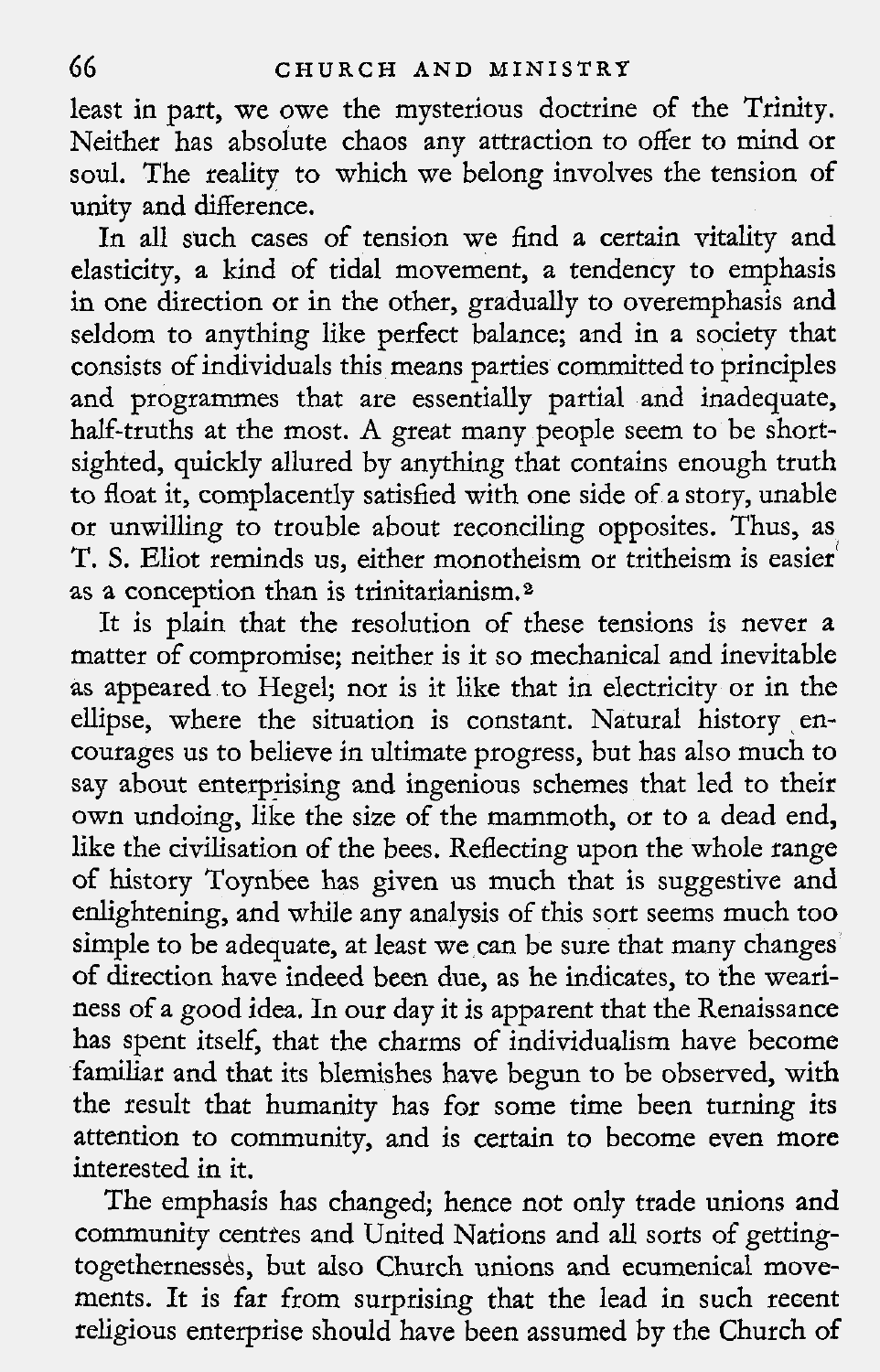England: visible and corporate unity naturally means more to the admirers of authority than to those of liberty. But all the Churches desire unity. The conception is so abundantly present in Scripture that no other feeling would be possible. Monotheism in its New Testament interpretation, one Lord, one faith, one Baptism, one God and Father of all, is fundamental. Life presupposes some .system in things, some control, and this reason confirms; we cannot do without the idea of some direction, some purpose, some end, and it is such assumptions that we express when we speak of a Kingdom of God. The thought of Christian unity is approached by the help of Scriptural metaphors,

Fortunately, we are not concerned to-day about a unity into which men are to be compelled to enter. Persecution has, indeed, in our time been revived as a constituent element in totalitarian programmes, and though persecuting methods have time and again in the course of history failed ignominiously, this has been due at least in part to the want of thoroughness in their application. There have been effective persecutions; and the persecutors of our day seem to have little to learn as to the need for complete heartlessness in this connection. Persecution may induce unity among such as suffer in common. But though Rome is on principle intolerant and holds that "The Christian revelation is the supernatural message of the Creator to His creatures, to which there can be no lawful resistance,"<sup>3</sup> and though Robert Baillie in seventeenth-century Scotland and others equally learned and pious held that the State would no more be justified in granting "liberty or toleration to errors" than in condoning brothels, theatres and duels,<sup>4</sup> and found their text in 2 Cor. vi. **15,** yet most Christians have long ago adopted quite a different conception of the nature of truth, and are so thoroughly convinced of the worthlessness of beliefs accepted solely on authority, that they can scarcely understand Augustine's compulsory methods, or the "persecuting and intolerant principles" of the Solemn League and Covenant by which it was hoped to introduce uniformity of religion into our three kingdoms. A. N. Whitehead expresses the modern view when he writes: "The duty of tolerance is our finite homage to the abundance of inexhaustible novelty which is awaiting the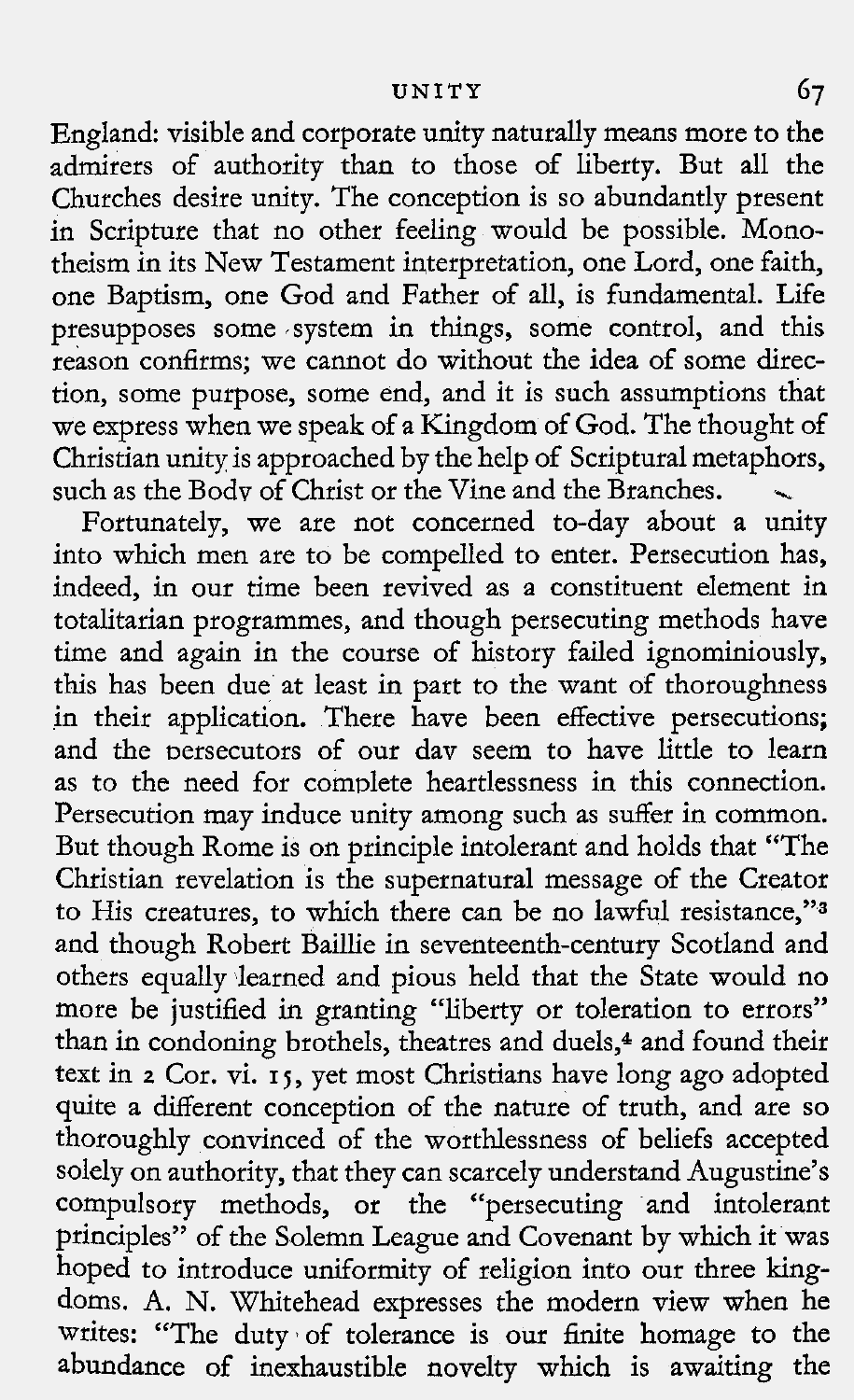future, and to the complexity of accomplished fact which exceeds our stretch of insight."<sup>5</sup> It is possible that we carry too far our complacency and geniality in this matter, and that we display too little Christian courage and too little Christian conviction; but we are certainly not likely to resile from belief in freedom of thought.

Unity has not exactly the same meaning for all the Churches. The so-called Catholic seems to think of it in terms of institution and organisation, as when Bishop Gore writes: "A once for all delivered faith and a once for all covenanted grace associate themselves naturally with a once for all instituted society and a once for all established ministry";<sup>6</sup> the concern being evidently 'for a visible, concrete, formal entity, so that one stands, anxiously, if proudly, looking back. Professor Florovsky has written: "The unity of every local Congregation springs from the unity in the Eucharistic meal. And it is as the celebrant of the Eucharist that the priest is the minister and the builder of Church unity."7 Here the emphasis is on something performed, an activitv shared.

The so-called Protestant emphasis would appear to show less interest in externals. The Headship of Christ is a spiritual Headship; Christian fellowship is a spiritual relationship. Said Whately: "The Church is undoubtedly one, and so is the Human Race one, but not as a society."<sup>8</sup> The connection is inward, and is little affected by outward separations and differences. The two types have it in common that spirit must find a medium of expression.

Individualism is not absent from Catholicism. for that gave its blessing to the solitary and the contemplative, and in the Church of England the early morning Communion service appeals in a special way to the devout individual. The institu-The church at its best is an organism rather than a mere organisation, and spiritual dynamic will manifest itself accordingly. On the other hand, even extreme spiritual groups are now more fully organised, and more conscious than once they were of the value of corporate life. The Protestant, however, remains nervous about deadening uniformity, the Catholic about what has been called "vagabond liberty of individual minds."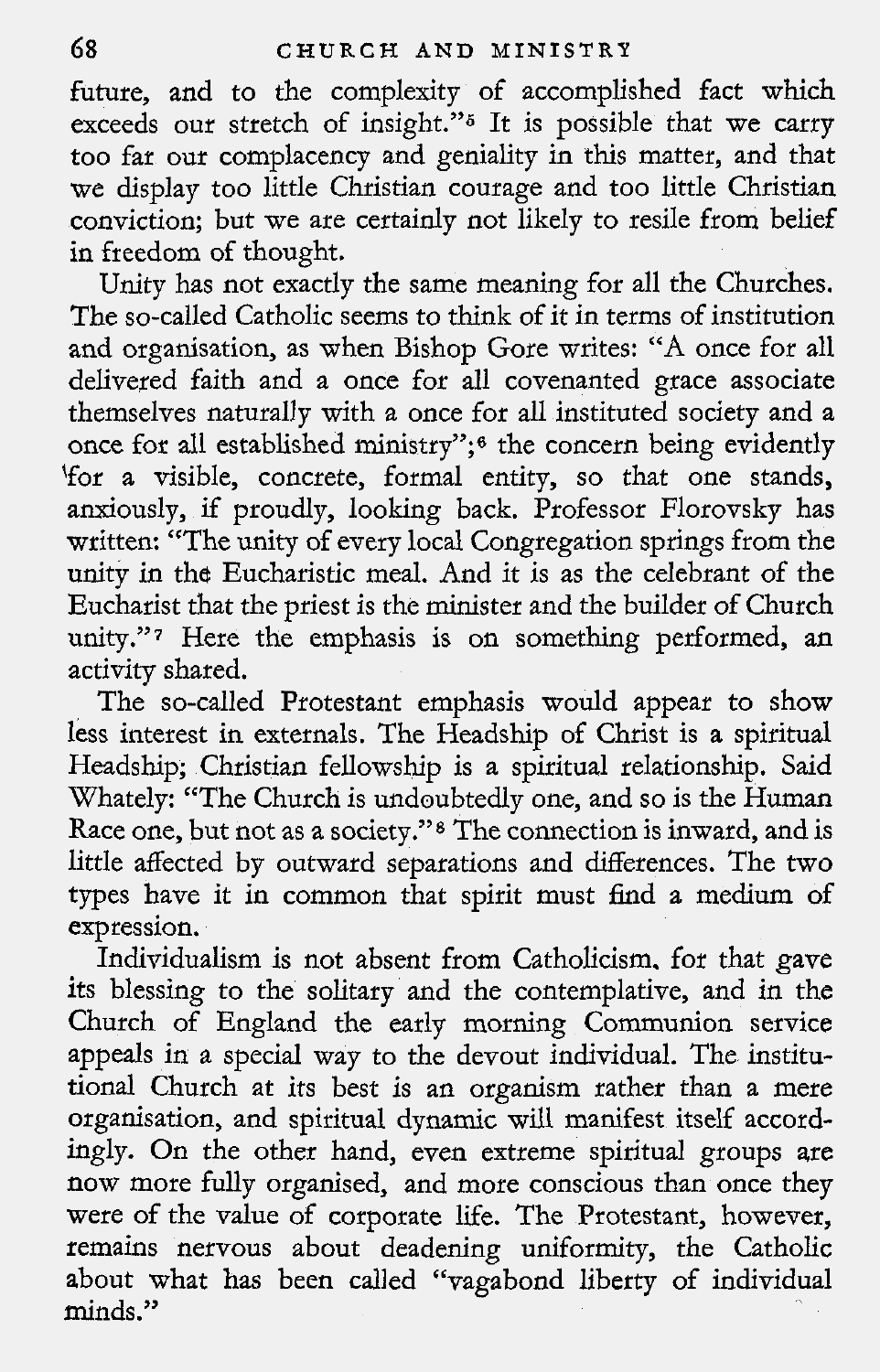Bishop Kenneth Kirk, in his *Vision of God*, states dogmatically that "It is fully recognised on all hands that the reformers' practice did not square with their theory of the liberty of the individual. The Antinomian results of their own teaching compelled them to rule their several Churches with a rod of iron."g This appears to be a singularly crude caricature of the Reformed teaching, which carefully balanced the new and longneglected liberty with the old and still-revered law. Any Antinomianism was due to precisely the same misunderstanding which this passage betrays as to the nature of liberty. The Reformed teaching knew the difference between liberty and licence, and did not dream of substituting liberty for law, but sought to restore to liberty its proper place along with law, in the only true combination.

Within the Roman Church there are marked differences due to race and climate and history, differences between the American, Spanish, Irish and Polish types, differences among the Orders, differences amongst theologians and liturgiologists. As a Chaplain to the Forces in Baghdad at the close of the First World War, the present writer was associated with four Romanist padres, each one as different from the others as could be imagined. Any Roman church reveals altar against altar. But all are under the Papacy. Differences amongst Anglicans, and indeed amongst Anglo-Catholics, are also known to exist; but as with the Romanists the unity that is prized and claimed is institutional. Everywhere there are differences due to development in course of time; thus Burn-Murdoch can speak of "the chameleon-like character of what is commonly called 'episcopacy.' **"10** But in spite of all this there is reason to insist upon the reality of the unity that exists among Christians as evidenced for example by the fact of Amsterdam, 1948, and the agreement there to what Dr. Carnegie Simpson said in 1934: ''What we have to do is to express a unity which already exists."<sup>11</sup> All are at least "looking unto Jesus." The differences must therefore somehow be capable of description as matters of emphasis, a word used in an important connection in the Report of Section I at Amsterdam. Dr. Vidler strikes a true note when, in terms somewhat spoiled by display of a preference, he says: "I conceive that the elements of, and the forces that make for, both true churchmanship and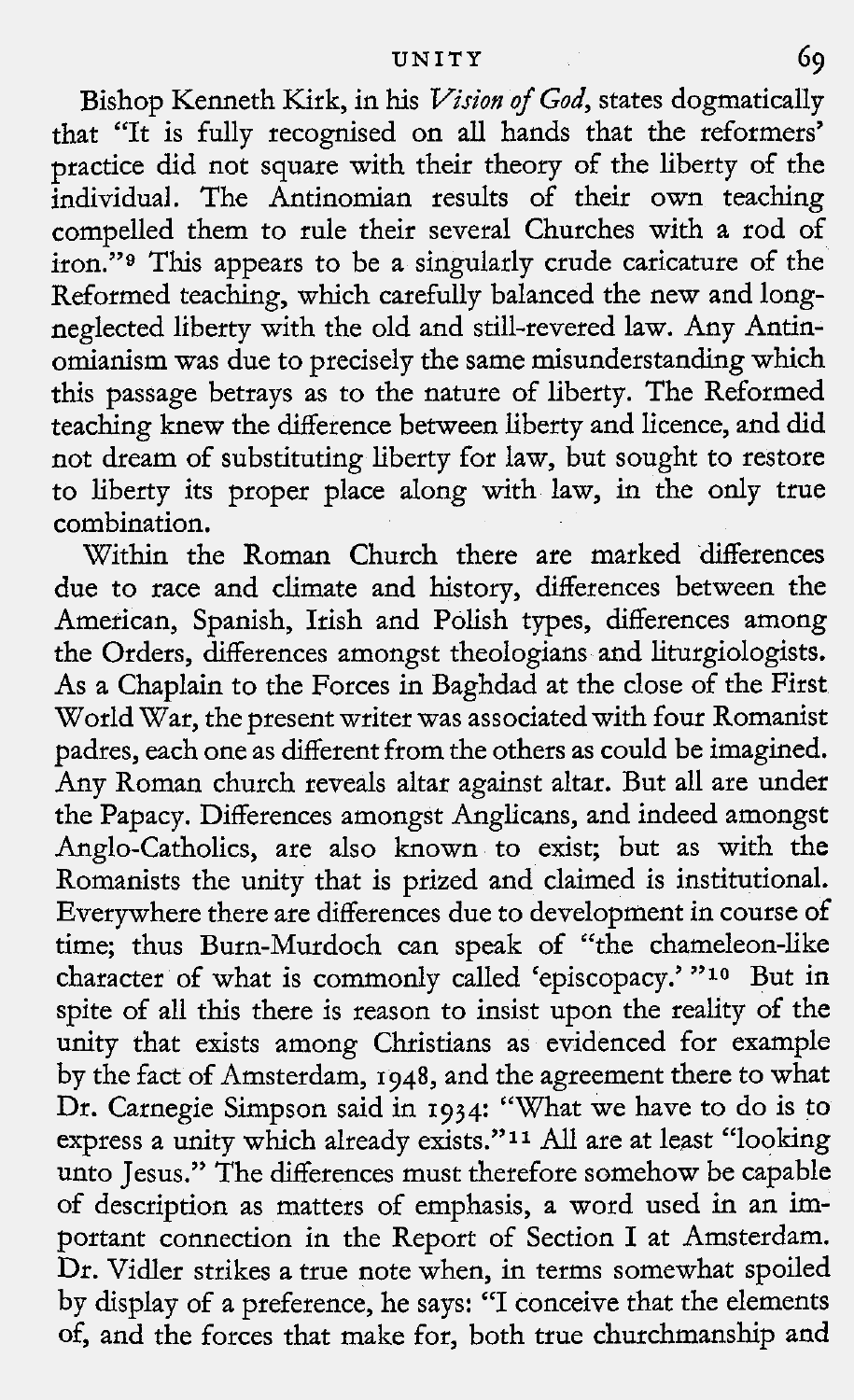sectarianism are universally present and at work, though mingled in different proportions and in diverse modes in the various Christian bodies."l2

#### **III**

Without doubt the extraordinary sectarian fragmentation in Cromwellian England, and that which has become characteristic of more modern American religion, reveal a diseased condition. The history of the Brethren shows the fissiparous tendency of such bodies. There seem to be no limits to the scruples which tender consciences may develop; winding themselves, as has been said, round a scruple, ''like a hedgehog round a straw.''18 No detail appears to be too minute or insignificant to be idolised. There is here little indication that visible unity is at all in mind even as an ideal.

But there has often been failure to realise the very great importance of allowing differences in the spiritual sphere **to**  express themselves, and one notices a certain snobbishness and haughtiness in the use of the word "schism." It is obvious that only through difference can any unity worth having be realised; richness of content is as important as identity; and if there are differences it may in some cases be much better that they show themselves in separate organisations. Where the personal element is allowed freely to enter in at the expense of the institutional, there is no doubt risk of disaster, but there is also the one real possibility of progress. "For a healthy society," wrote Principal W. M. Macgregor, "the awakening of the individual is indispensable."<sup>14</sup> Nor must it be forgotten how the early Christians broke with the Jewish Church.

Conservative churchmen are easily horrified by thoughts of schism, but if a separation takes place, as when a political rebellion occurs, there may very well be good and sufficient reasons. Consider how the worldliness and formalism of the Church in seventeenth-century France drove some to Jansenism, but many more to Mysticism and some further still to Quietism. Such movements were due to sheer spiritual desperation. Many a secession has been of value, not only to those who went out, but to the ecclesiastical authorities whose tyranny, or subservience to political or financial powers, or blindness to new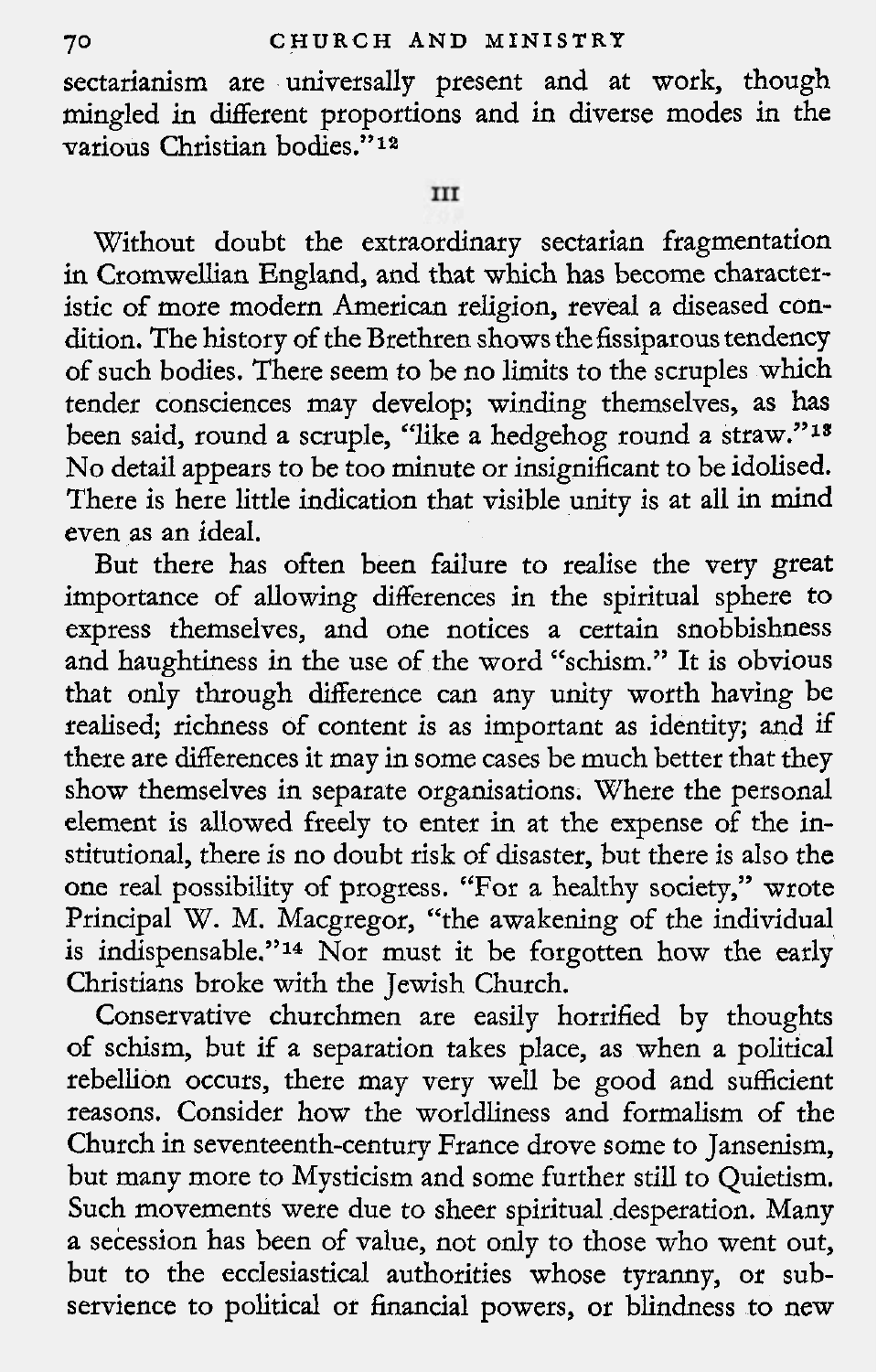#### **UNITY** 7I

conditions, or sense of security, or mishandling of a situation forced the issue. It is also to be noted how often the complacent securus judicat orbis terrarum<sup>15</sup> has not faced the facts. There have been times when the dominant opinion was wrong, and when the true Church was but a remnant: Calvin pointed out to the King of France that ungodliness might prevail for ages, but "He is strong, who taketh vengeance to the third and fourth generation"; that one may sin with the multitude, but that Noah and his little family by faith "condemned the world."<sup>16</sup> "Multitude of men approving"<sup>17</sup> was no sufficient test in the eyes of the Scots Reformers.

On the other hand, it is sad to think how often the unity of the Church has been broken by a contentious spirit, individual conceit, temperamental restlessness, envy, suspicion, ambition, prejudice, obstinacy, self-righteous zeal, want of a sense of proportion, personal enmities, susceptibility to flattery, rabies theologorum, or even the financier's hunch that a certain line might prove saleable. The New Testament and later documents of Church history reveal many instances of faction, misunderstanding, difference of spirit, one-sided views, unsympathetic intransigeance, over-devotion to the old ways, a passion for novelties, concentration on details, perhaps above all, personal differences.

The great break-up of the Church at the Reformation was, of course, due to many causes, not all of them religious; but the movement was negative at first, and this is a fairly general characteristic of the development of differences. People become conscious of dissatisfaction, and in that frame of mind they will readily accept the first remedy that seriously challenges their attention. To the discontent of thousands of Germans Luther seemed to say exactly what they had been groping after. To similar semi-conscious feelings not so far away in Switzerland, it was the voice of Calvin that seemed to bring the very word that they needed.

> "Justinian's Pandects only make precise What simply sparkled in men's eyes before, Twitched in their brow or quivered on their lip, Waited the speech they called, **but** would not come."ls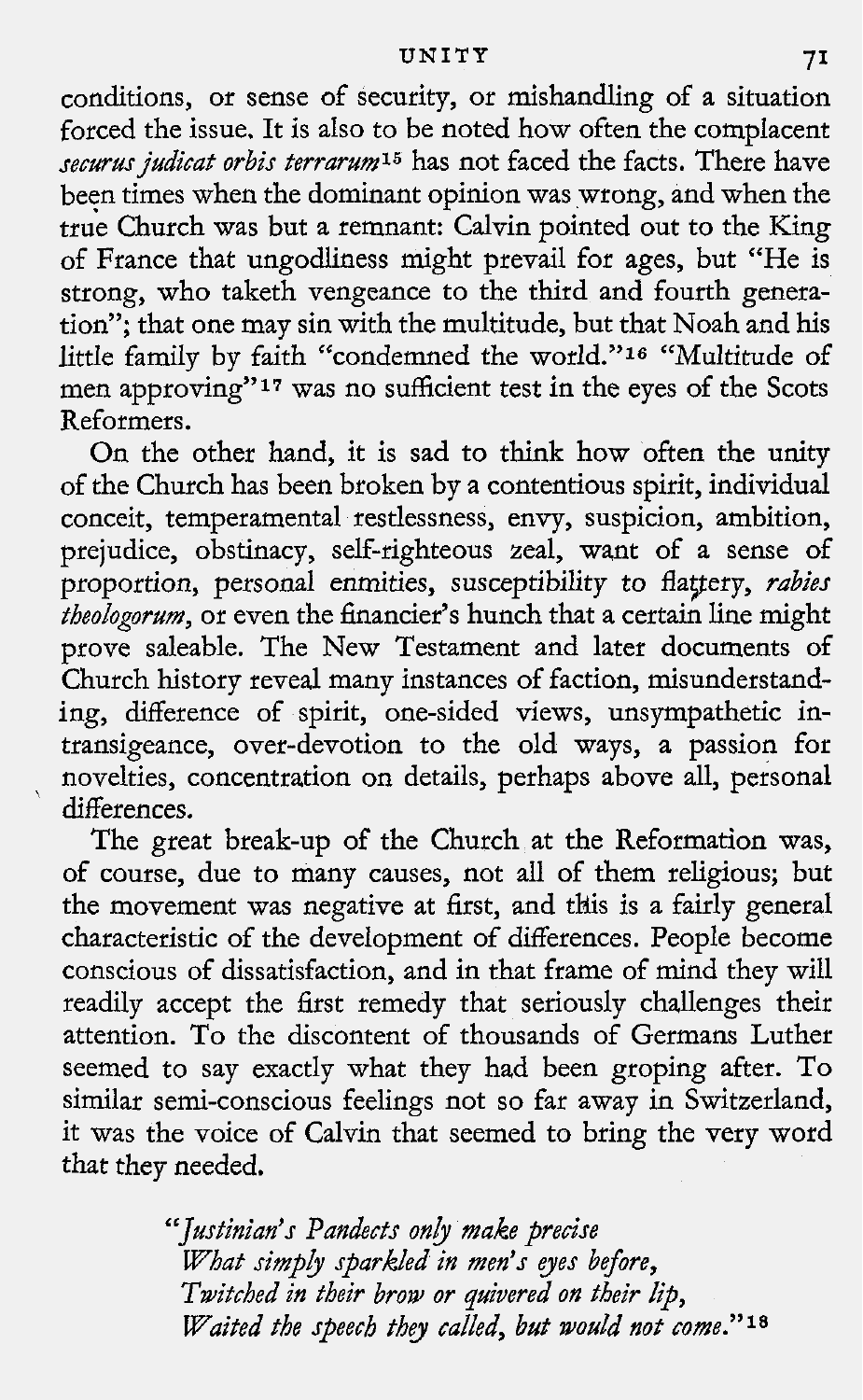Men in such circumstances do not compare the various solutions and cautiously select one; their thoughts and feelings flow easily into prepared moulds, as they do into the local proverbs and clichés: the word may be inadequate, but 'twill serve. Changes, however, when once accepted are difficult to, undo. They also lead on to other changes undreamt of, unwished for, but in practice or in logic inevitable. Further, followers have seldom the same restraint as leaders: it is thus that the "isms" arrive.

Calvin was wholehearted in his dislike of Schism and his condemnation of sectarianism. "I have no wish to patronise even the minutest errors as if I thought it right to foster them by flattery or connivance: what I say is, that we are not on account of every minute difference to abandon a Church." "If the holy prophets felt no obligation to withdraw from the Church on account of the very numerous and heinous crimes, not of one or two individuals, but almost of the whole people, we arrogate too much to ourselves, if we presume forthwith to withdraw." He hoped that if division proved necessary, the result might be that out of variety there might come a higher unity "as various tones in music produce sweet melody." The formation of sects, however, seemed to him to be sometimes due to misunderstanding of what was meant by the holiness of the Church, and he maintained that "sacred rites are not less pure and salutary to a man who is holy and upright, from being at the same time handled by the impure." He earnestly desired unity, and advocated its pursuit, declaring himself prepared "at whatever cost of toil and trouble" to work towards it.<sup>19</sup> Professor Henri Clavier in his Etudes **sur** le Calvinisme was able to devote a section to "l'acuménisme de Calvin."<sup>20</sup>

To Scottish theologians the duty of unity and the dangers of separation were plain, from home experience, as well as from their intimacy with the Book of Acts and the disputes in the early Church with heretics and between leaders, and their knowledge of the situation created by Anabaptists abroad and sectaries in England. There had been a revolt from Antichrist as represented by the Papacy, but on the other hand a spiritual and sectarian Antichrist, as Samuel Rutherfurd saw, was' a possibility as alarming,<sup>21</sup> and while they would have agreed with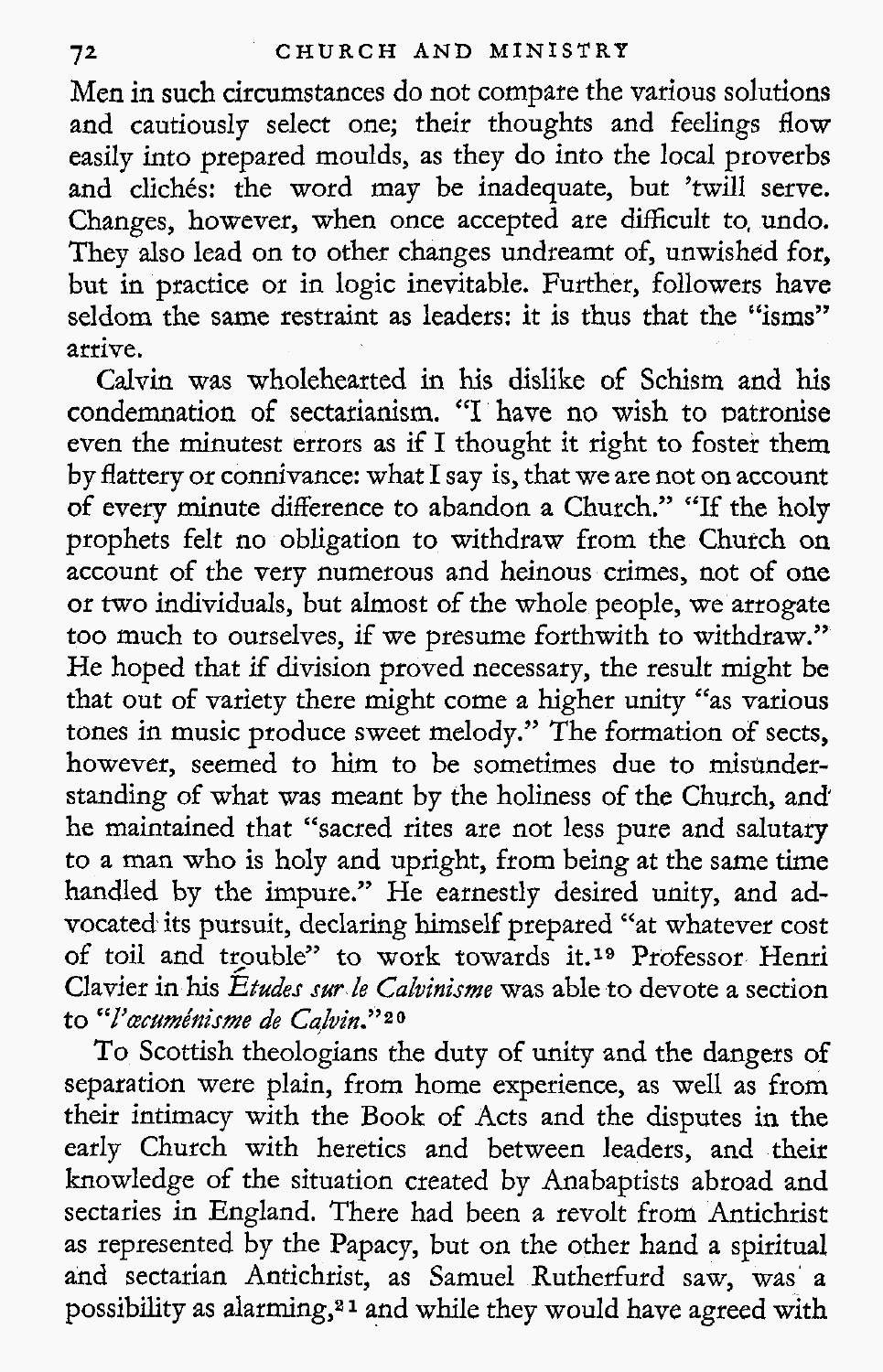John Robinson about more light and truth yet to break forth from the Word of God, they feared the ignorant vagaries of human imagination, and so were tempted to "come to a period in religion, and would go no further than the instruments of their reformation."22

James Durham's exhortations on the subject of separation are well-known. "There is nothing that doth more tend to the reproach of the blessed name of our Lord Jesus, that maketh Christianity more hateful, that rendereth the Gospel more unfruitful, and more marreth the progress and interest of the Kingdom of our Lord Jesus; and in a word, doth more shut out **all** good, and let in by an open door everything that is evil into the Church, than the woeful evil of division doth." "It is the duty of all Christians, especially of ministers of the Gospel, to endeavour the preserving of unity and the preventing of division. Never did men run to quench fire in a city, lest all should be destroyed, with more diligence, than men ought to bestir themselves to quench this in the Church; never did mariners use more speed to stop a leak in a ship, lest all should be drowned, than ministers especially, and all Christian men, should haste to stop the beginning of the breaking in of these waters of strife." He upholds "the principle of the unity of the Catholic visible Church."23

Later Thomas Boston preached a powerful sermon on the text: "Now I beseech you, brethren, by the name of our Lord<br>Jesus Christ . . . that there be no divisions among you."<sup>24</sup> Of the Cameronians who held aloof in **1690** we are told that they made no claim to be a separate Church, and only longed for such a change in the mind of the Church of Scotland as would render unnecessary a continuation of their protest.25 And the Seceders of the eighteenth century were careful to point out the difference between departing from communion with a Church on account of corruption and unchurching that body; they appealed to the first free, faithful and reforming General Assembly of the Church of Scotland.26 At a later stage a more illiberal spirit developed among them and they resorted to excommunicating one another: men like Adam Gib had principles for which they were prepared to suffer, but they were somewhat deficient in charity.27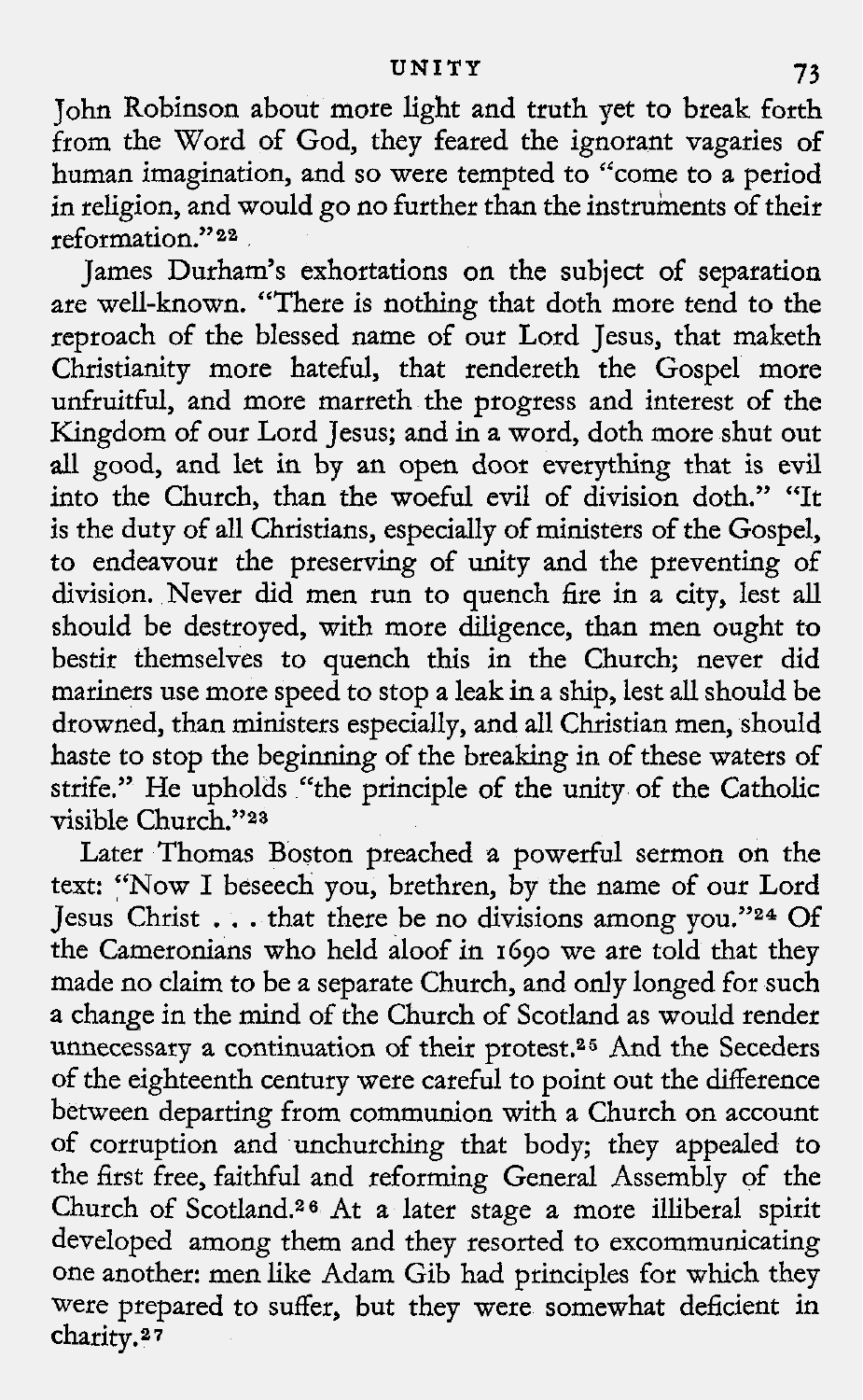There was no hesitation among Scots as to the value of visible unity. The *Westminster Confession* refers to the "Catholic visible Church," and the phrase is not unusual. They baptised into the membership of this Church, and ministers were ordained to its ministry, while Communion in a Scottish parish church is to-day open to all who are in communion with any brancli of the Church of God.

The unity that specially interested them, however, was not external and formal. Durham says: "The visible Church is one garden comprehending many beds of spices, one Church made up here of many particular Churches."<sup>28</sup> By Calvin the stress was laid upon the Headship of Christ: "On Him alone the unity of the Church depends"; "The body, it is true, has its nerves, its joints and ligaments, but all these things derive their vigour solely from the Head; so that the whole binding of them together is from that source."29 The particular churches in Scripture are always geographically separate, and we find nothing corresponding to the modern denomination; but difference is difference whether it be of place or of opinion and procedure, and if the idea of visible unity has no difficulties with boundaries of land and language, it need have none with boundaries of thought amongst those who profess a common loyalty to Christ. As Bannerman has put it, these differences "are not to be accounted of in comparison with the common privilege of the covenant relationship in which all his Churches stand to him."3o

One may note that in the Lord's Supper, which is still unhappily such a centre of discord, all are to a remarkable extent at one as they concentrate upon Christ; they come in adoration and a spirit of sacrifice; they feed together upon Him; they are one family in the fellowship of which He is the Head; they remember His life and death and Resurrection, the facts of redemption; they offer their common thanksgivings for His benefits; and they all depart with new resolves and new power. But this unity with one another through Christ, though it might if recognised, blur our differences to some extent, is obviously compatible with very slight external federation, and might, as Vidler suggests, mean little more than acquiescing in one another's peculiarities, while continuing to cultivate our own.31 This would be toleration, with all its temptations to shade off into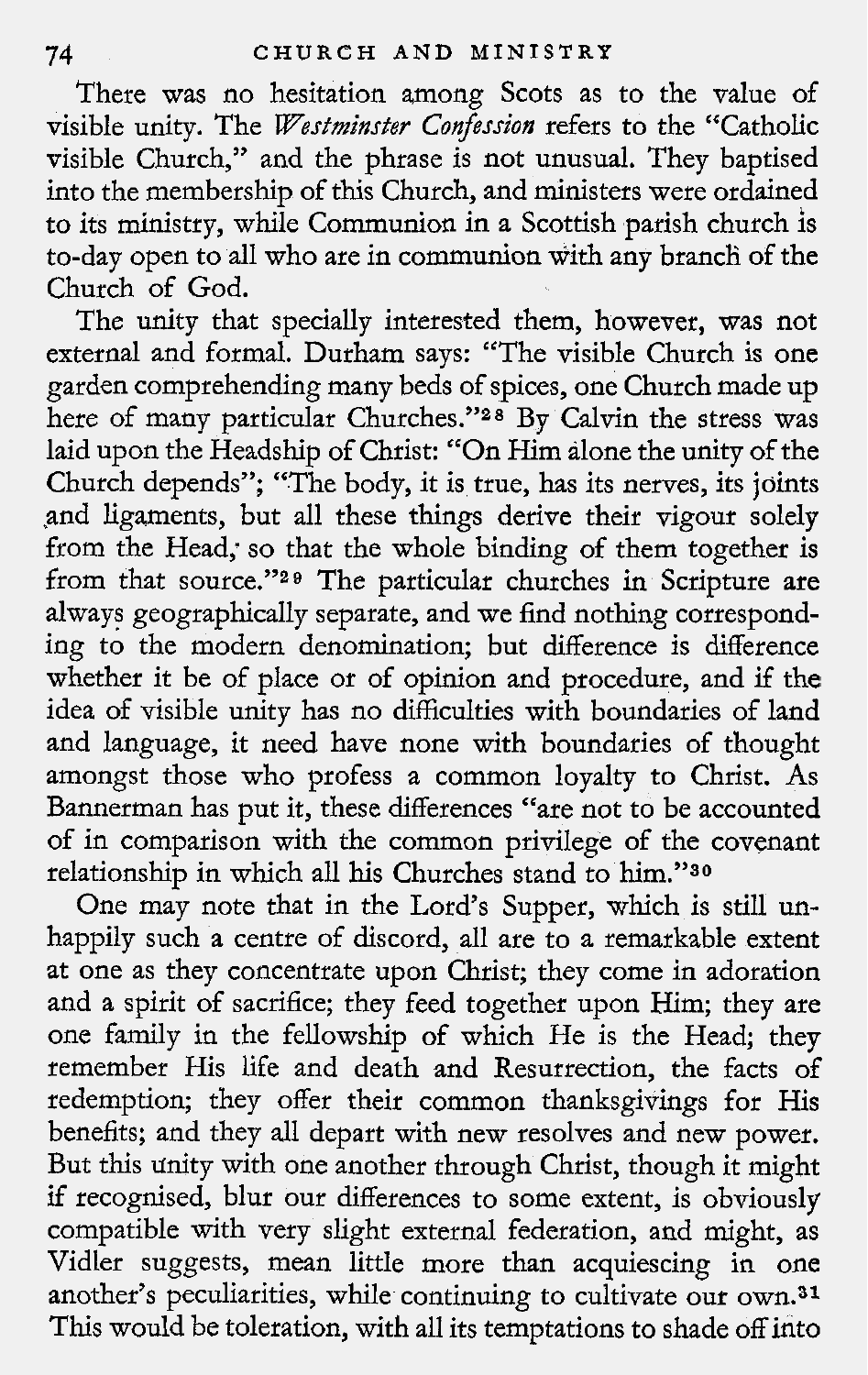indifference, a position difficult to reconcile with any strength of conviction such as would still require to be maintained within a visible unity that is to avoid the deadness of mere uniformity. Though we may be of one heart and of one soul while of diverse opinions, one in aim although far from agreed as to means, yet without genuine communion of spirit, small advantage can be expected from any junction. Apart from the presence of Christ, there is no Church.

Catholicity<sup>32</sup> represents the Catholic as accepting the order: Christ-the visible Church-the individual Christian, in contrast to a Protestant order: Christ-the individual Christian-th Church. That Protestantism has an individualist tendency has been admitted; but these supposed orders cannot be set over against one another as right against wrong. The Catholic emphasis is just as much one-sided as the other; there would have been no Reformation at all had that not been notoriously the case. The proper balance would not be so simple as either of these orders, but would do full justice to both; to community and to individual; to institutional and to spiritual; to authority and to liberty; to objective and to subjective. If the Protestant tends "to put the individual before the Church," his is simply the complementary overemphasis to that of the Catholic, who puts the Church before the individual. The Calvinist at least recognises that it is through the Church that Grace takes action, and that in this respect the whole must be regarded as having logical priority to the parts. That is not the complete story; Dr. Wedel from America is of opinion that "most Protestants, if pressed, would have placed the idea of Church a distant second in comparison with the idea of personal commitment to Christ,"33 and Principal Rainy, as a Free Churchman in Scotland, affirmed that "No Scottish peasant, whose heart beat true to his Church's teaching, ever placed the Church first. The first thing is to be in Christ; and the next thing is to be like him in all manner of conversation."34 But such would not be the view of everyone, and some would see real danger in any such tendency. The *Westminster Confession* quite clearly states that the Visible Church is "the house and family of God, out of which there is no ordinary ,possibility of salvation."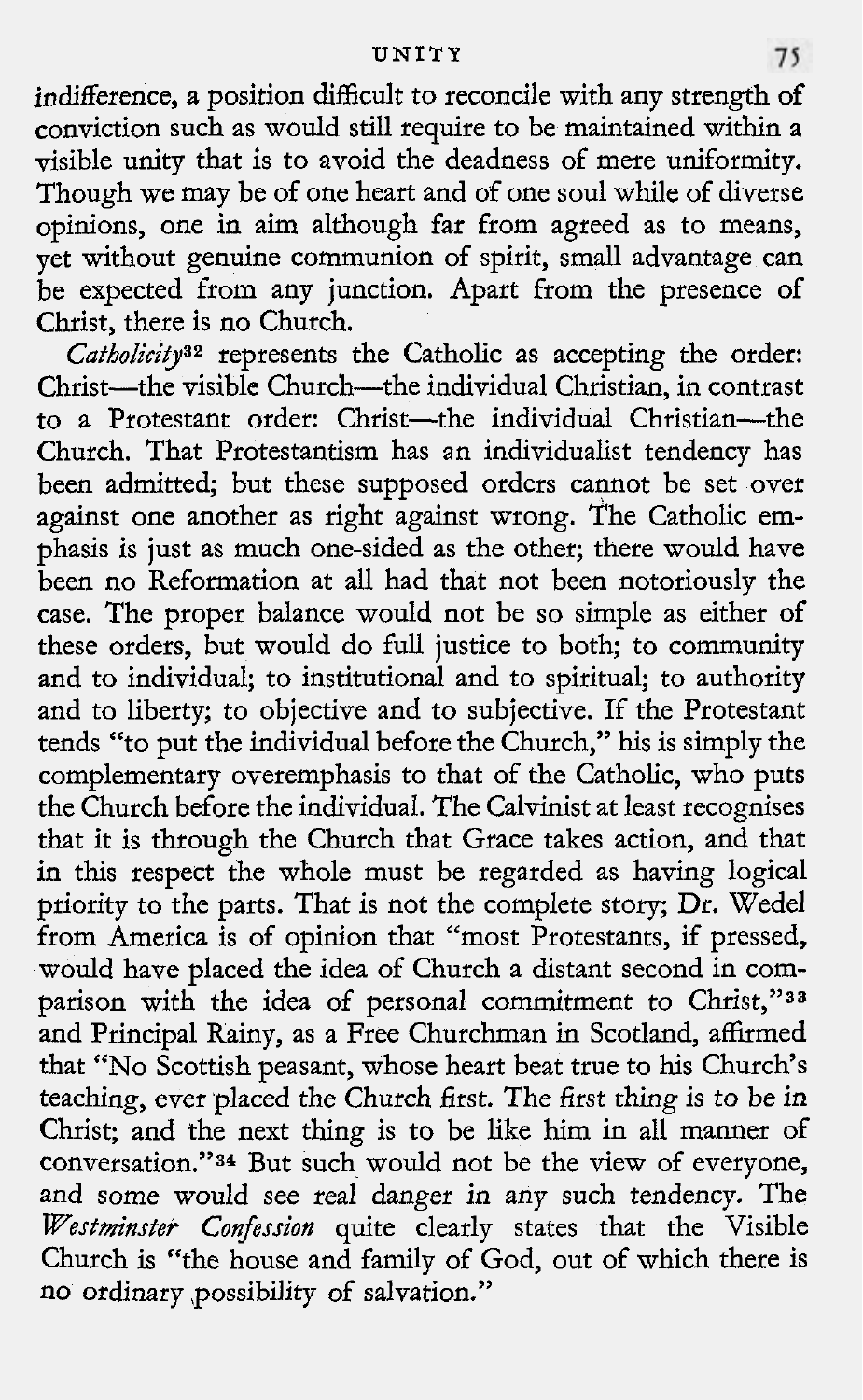It was the Reformation emphasis upon inward, personal religion as over against the prevailing emphasis upon externals that induced the revival of the expression "the Church invisible." There has been curious confusion as to what was meant. Thus at the time of the Reformation the Jesuit Tyrie twitted the Scots about their "invisible Kirk of Scotland."<sup>35</sup> In the American Theological Committee's Report on the Nature of the Church prepared **(194j)** for the World Conference on Faith and Order, it is explained that Anglicans regard the Church as "a visible society with institutionalised officers, regulations and powers," apart from whose membership no one can be considered a Christian, and the report goes on to say: "It is for this reason that among Anglicans, the term invisible Church seems quite meaningless. They did not see how the New Testament attitude of 'telling it' to the Church could be rational, if the Church were invisible, and, equally, would they find it difficult to 'hear' an invisible Church."36 Also Dr. Vidler has written: "By the Church I mean here, not some abstract ideal which appeals to the imagination, or what is sometimes called 'the invisible Church,' but the actual Church as it has been in history and as it is to-day-what is commonly called 'organised Christianity.' "37 These are typical examples of misunderstanding.

Romanists and Anglo-Catholics on the one hand and Independents on the other have not only rejected the expression, but have assigned a controversial importance to it which is scarcely justified. Reformed Churches to-day are not much concerned for the word "invisible," which is in any case not scriptural in this connection: the point can very well be made without it, for all that is meant by the Church invisible is "God's Elect," and that is sufficiently scriptural, and neither abstract nor imaginary. The main thing is the attempt to bring out that the Church is more than a mere earthly organisation, a human device, that it is God's, and that it is essentially the instrument of a divine and spiritual purpose.

It was St. Augustine who gave the impulse for the use of the phrase "the Church Invisible";<sup>38</sup> but he was a Platonist to the last, and the Reformers were not interested in his idealism. It is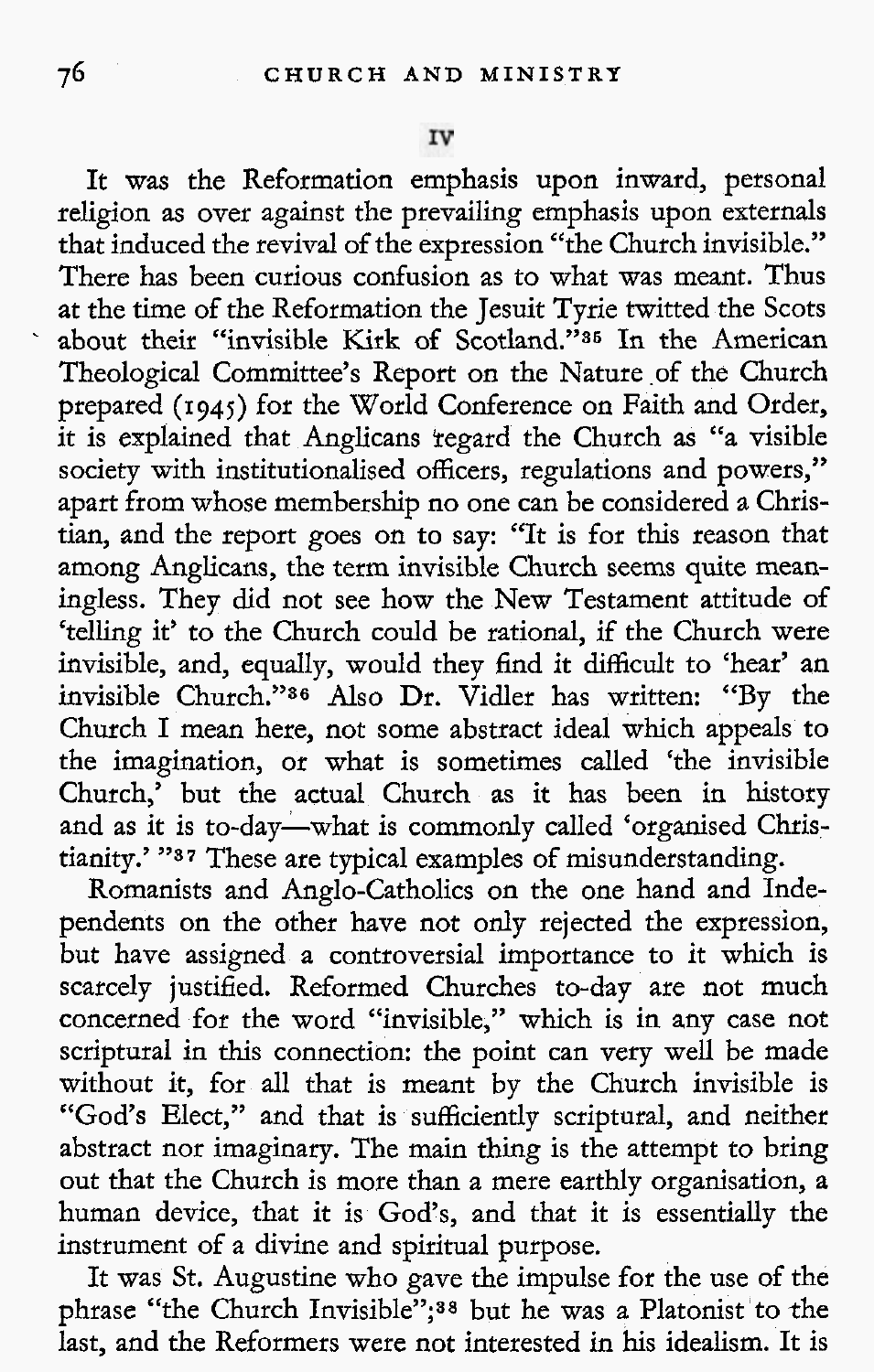curious to find Karl Ludwig Schmidt attributing to Protestantism "this unrealistic Platonism,"<sup>39</sup> and one is reminded of Melanchthon's plain statement: "We never have dreamt that we were a Platonic state, as some in their wickedness scoffingly allege."40 Luther, when he fell foul of the Church as papal organisation, had to face the problem that redemption, which had normally been available through the visible Church, was in his day not, if he was right, obtainable in the society which had hitherto claimed to be that Church. The outward seat of religion being discredited, he turned to the inward, thinking of the true Church as the community spiritually at one with Christ, a body, not independent of the visible Church, but distinguishable from it, invisible in that its membership could only be known to God, but no figment of the imagination since it consisted entirely of real people. His view is open to the charge to which his teaching is exposed at other points, that by his stress upon the individual's direct priestly relationship with Christ he makes the organised visible Church and everything connected with it of no account for salvation. To Luther the outward organisation of the Church was a subsidiary matter, and he ultimately acquiesced in seeing it placed under State management, an attitude of which pietism was a natural result, He had no desire to injure the position of the visible Church, but he did wish to avoid acknowledging the Church of Rome as the authoritative and exclusively true Church.<sup>41</sup>

**The Apostolic Ministry2** points out that such a conception of the Church invisible implies that the true Church is not dependent upon the ministry, and enables the most extreme individualist who proclaims it his final corporate authority to call himself a Christian while disowning "the visible Church, the apostolic ministry, the creeds and sacraments, and the plain sense of Scripture itself." Even such a strongly individualist interpretation is not shunned by Professor William Hastie, who, though a Presbyterian, almost gleefully claimed that the idea of the invisible Church "gave room and verge enough for all the emancipated faith and life of the modern world":43 he had in mind release from both the authority and the exclusiveness of the pre-Reformation Church. American Baptists, who have a system of independent local congregations, admit the conception,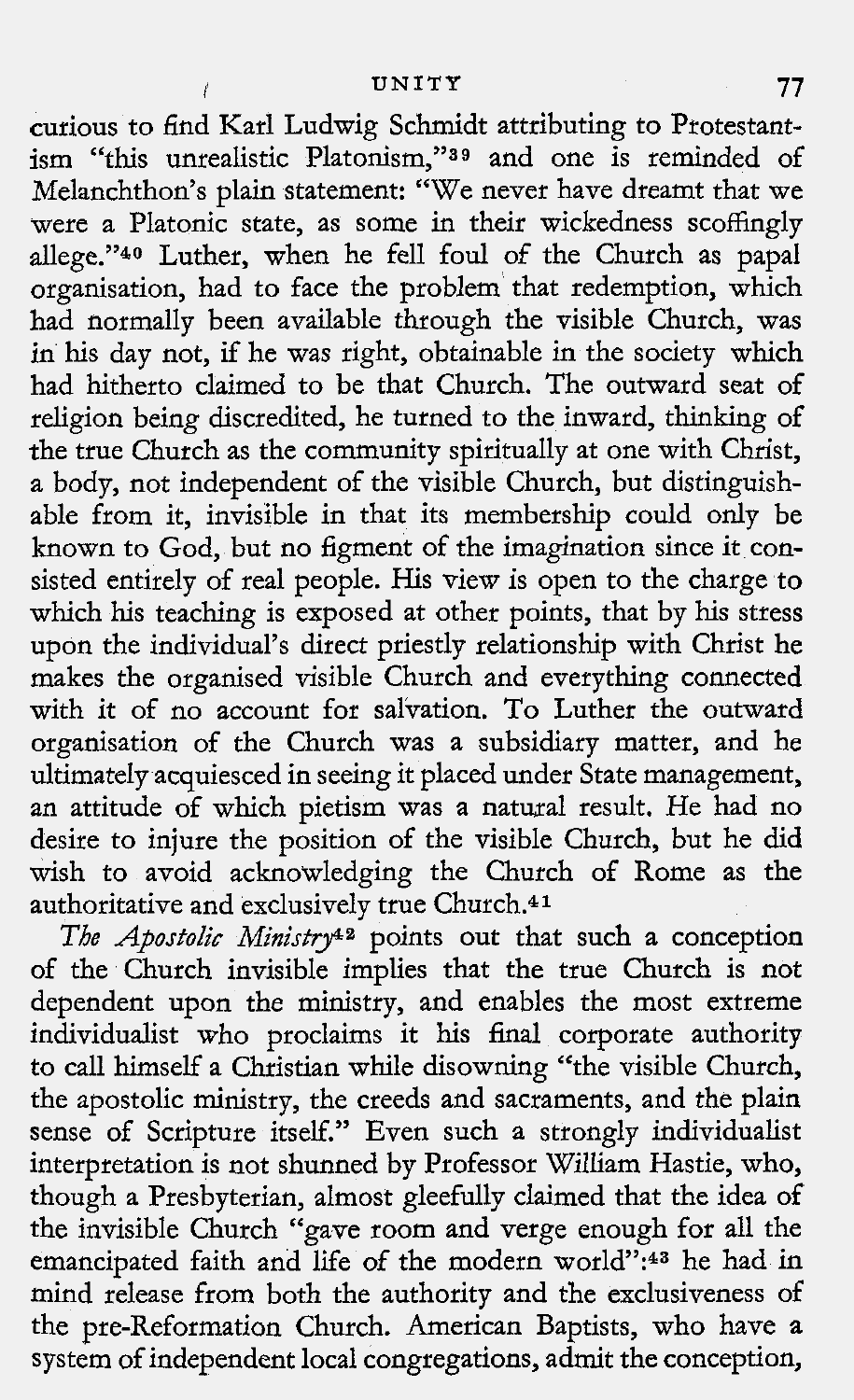for they think of the whole number of believers as in some sense constituting a Church, though this cannot be ecclesiastically organised.44 English Baptists, in reply to the Lambeth Appeal of **1930,** expressed themselves to a similar effect, thus putting forward a kind of "spiritual interdenominationalism" which Professor J. H. S. Burleigh suggests really unchurches all denominations.46 The Disciples or Churches of Christ deny the doctrine of the invisible Church if it implies that there is not a definite visible organisation.46

Others, mindful of times of persecution, man by the Church invisible something like an "underground" Church, or Church in the desert or under the Cross, a company worshipping secretly till better days arrive. History affords numerous instances of bodies which thus kept alive the faith or some neglected aspect of it and classed themselves with the Old Testament "remnant." Calvin, in his letter to Francis I, refers in this connection to the faithful in the days of Elijah, and elsewhere he called attention to the fact that it was the visible Church which Micah stood alone in resisting, the idea being that the true Church might be other than the visible Church of the moment and might not itself be decernible.47 In Scotland, John Welch wrote: "Sometimes through the extremity of persecution, they may be latent or lurk, so that they are not openly visible and known at all."<sup>48</sup>

Professor Leonard Hodgson<sup>49</sup> amongst Anglicans points to Article XIX, and one gathers that, as one might expect, it is ambiguous, but that the notion of the Church invisible is not excluded; and Father Hebert<sup>50</sup> speaks of "the spiritual unity of the whole body of Christ" in which God has knit together His elect, while T. M. Parker, in *Truth,* Unity and Concord, writes: "There is a true sense in which we may speak of the Church as invisible-which consists of all those who are actually united through Christ to God by grace,"<sup>51</sup> an utterance closely resembling Abraham Kuyper's version of Calvin's view: "All regenerate human life forms one organic body of which Christ is the Head, and whose members are bound together by their mystical union with Him."62 Some Anglicans use the expression Church invisible as simply equivalent to the Church triumphant. Catholic support for a conception more like that of Calvin came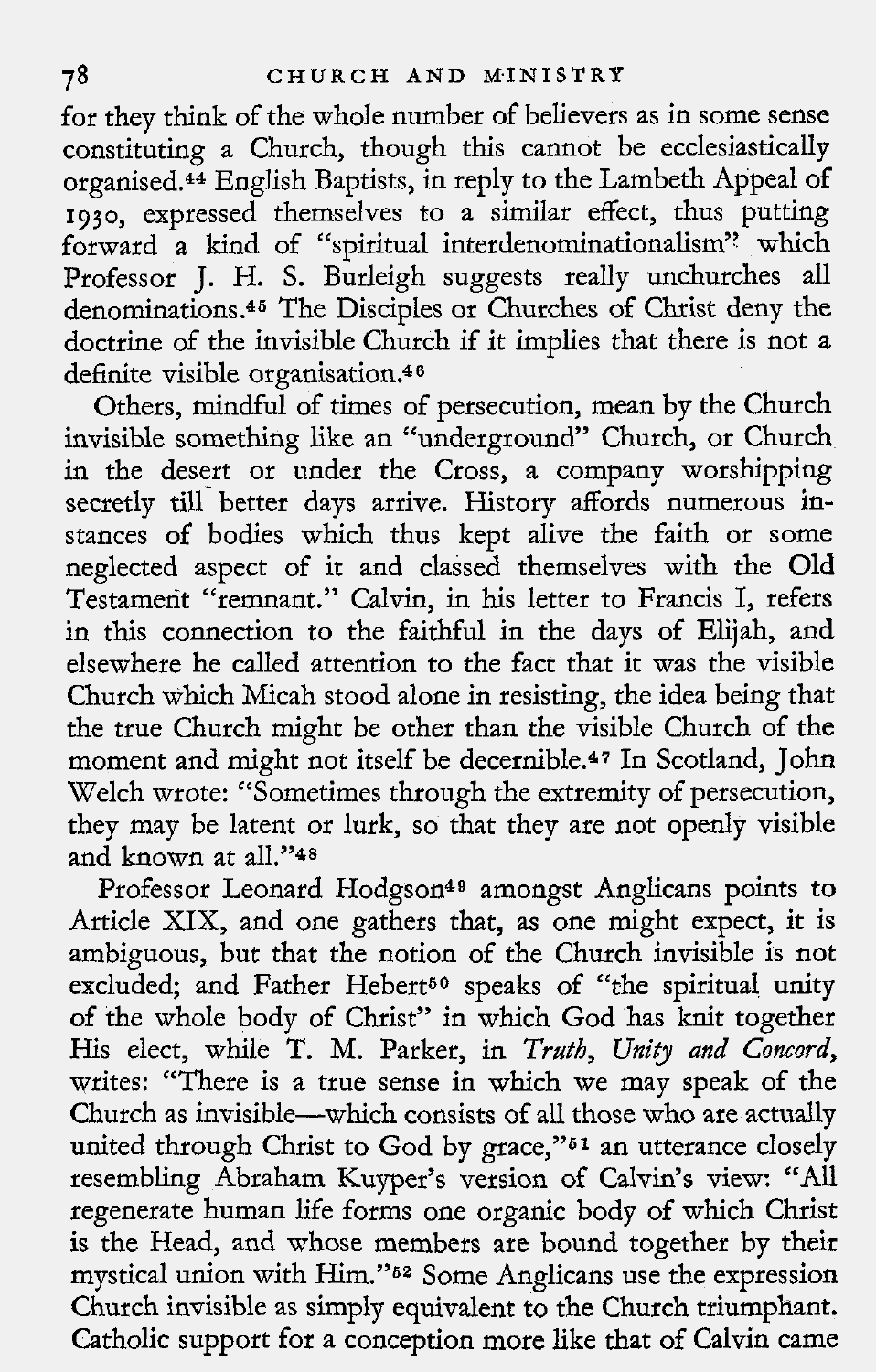at Lausanne in **1927** from Chrysostom, Orthodox Archbishop of Athens, who said: "The Church is, of course, invisible as well as visible. All its members are united in one body by grace . . . and this bond of grace is invisible. The faithful are also united by a common belief and by the sacraments, and these belong in part to the sphere of the unseen; so that in this aspect, again, the Church has an invisible character. And this twofold nature of the Church, seen and unseen, can be inferred from the Bible and the Fathers, which teach us to regard the Church as symbolising the two natures, divine and human, in the one Person of the Lord, whose work the Church continues. Like Him, therefore, the Chuich must be at one and the same time outward and inward, human and divine, in virtue of its correspondence with the divine and human natures of its Founder: visible, therefore, and at the same time, invisible."63

Independents usually found no need for the word "invisible," for to them the Church was a group of believers: the visible Church consisted of the converted, the redeemed, the righteous, and was therefore very much what Luther sought to identify by the term "invisible." The English Free Church Federal Council, however, while avoiding the word, gives expression to the notion when it states: "The One Church consists of all the redeemed in Christ, **fn** this world and in the world beyond our sight."64 J. **S,** Whale, writing in the name of Congregationalism, emphatically uses the words, "The Church is invisible,"55 and sets forth very clearly a view with which Calvin would have been satisfied.

For Calvin56 the Church invisible means the Elect, but these were for him relatively few, "a small and despised number, concealed in an immense crowd, like a few grains of wheat buried among a heap of chaff," and their identity was known only to God. His discussions of the Church deal for the most part with the Church visible, of which he has much to say as the only way to God. Only those who have the Church for a Mother have God as their Father; but Church here means the baptised rather than the company of the faithful, and, owing to his conviction that faith is necessary for salvation, he had to recognise that many within the visible Church were not elect and would not be saved, but that there was no standard by which it could be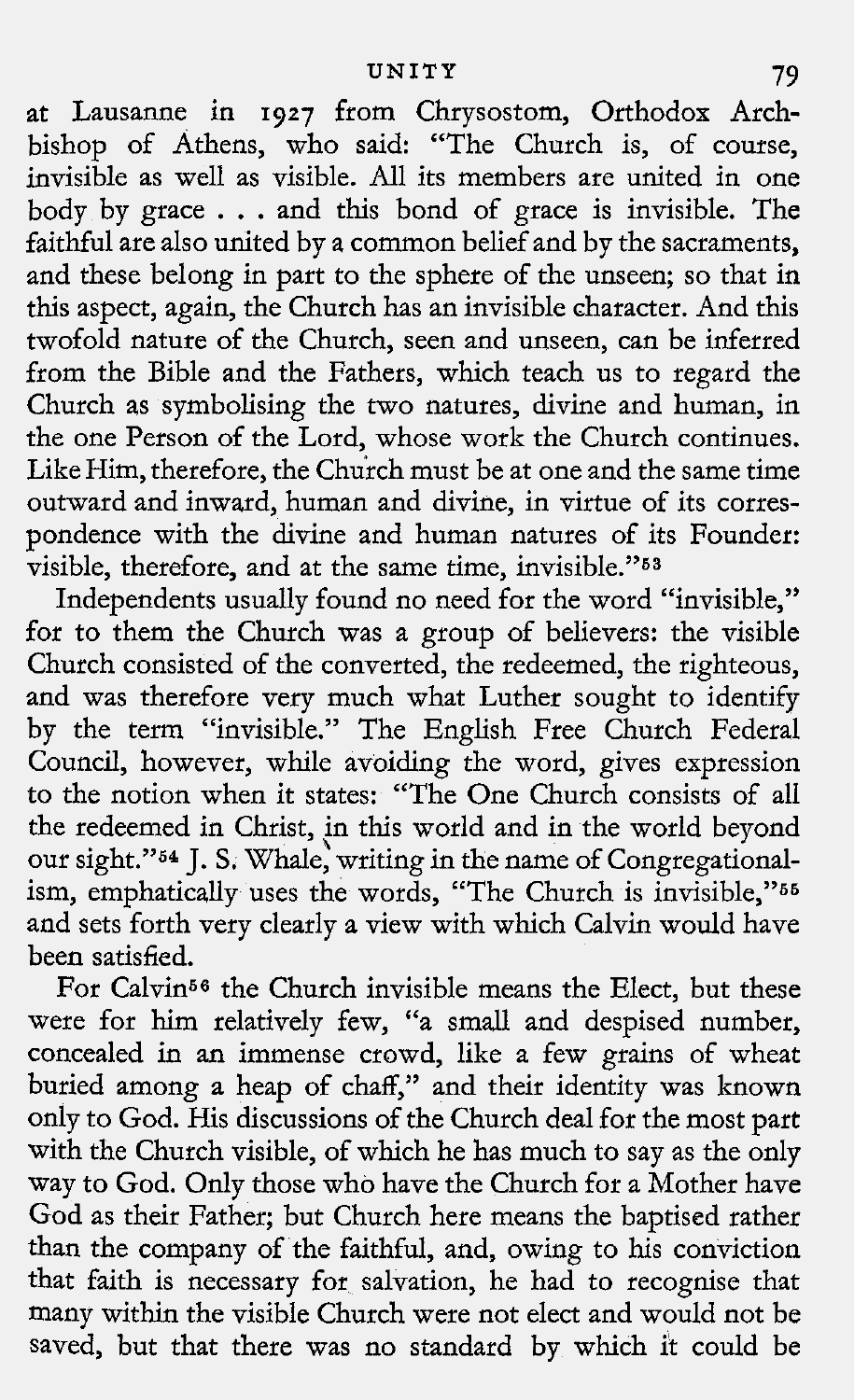determined with regard to any individual, whether or not God had ordained his ultimate salvation, and the phrase, Church Invisible, was useful to describe, though it could not indicate, such as were being saved within the visible Church of all the centuries.

The *Westminster Confession* thus expounds his view: "The catholic or universal Church, which is invisible, consists of the whole number of the elect that have been, are, or shall be gathered into one, under Christ the head thereof; and is the spouse, the body, the fullness of him that filleth all in all. The visible Church, which is also catholic or universal under the gospel, (not confined to one nation, as before under the law), consists of all these throughout the world that profess the true religion, together with their children; and is the kingdom of the Lord Jesus Christ, the house and family of God, out of which there is no ordinary possibility of salvation. . . . The Catholic Church hath been sometimes more, sometimes less visible. And particular Churches, which are members thereof, are more or less pure, according as the doctrine of the gospel is taught and embraced, ordinances administered, and public worship performed more or less purely in them." T. W. Manson,<sup>57</sup> though a Presbyterian, refers somewhat disdainfully to this Article of the Confession.

Samuel Rutherfurd<sup>58</sup> instances the possible case of a group of seven professing Christians, fully organised as a congregation and mutually satisfied as to the reality of their Christian standing, where yet not one may actually be accepted by God. "Conversion," he says, "is the essence of the Invisible Church, not of the Visible Church." The visible Church may add to itself such as God may not include in the Church Invisible, and may cast out persons whom God will finally save. Some members in the visible body he declares are no more parts of the Body of Christ as Church invisible than a wooden leg is a member of a living man. At the time of the Reformation the notion of the invisible Church proved serviceable in the conflict with Rome; in Rutherfurd's case it was helpful in his controversy with the Independents, for in his opinion it rendered separation pointless.

In our own day interest in the idea has mostly been due to the fact of the multitude of Churches; but this seems to call rather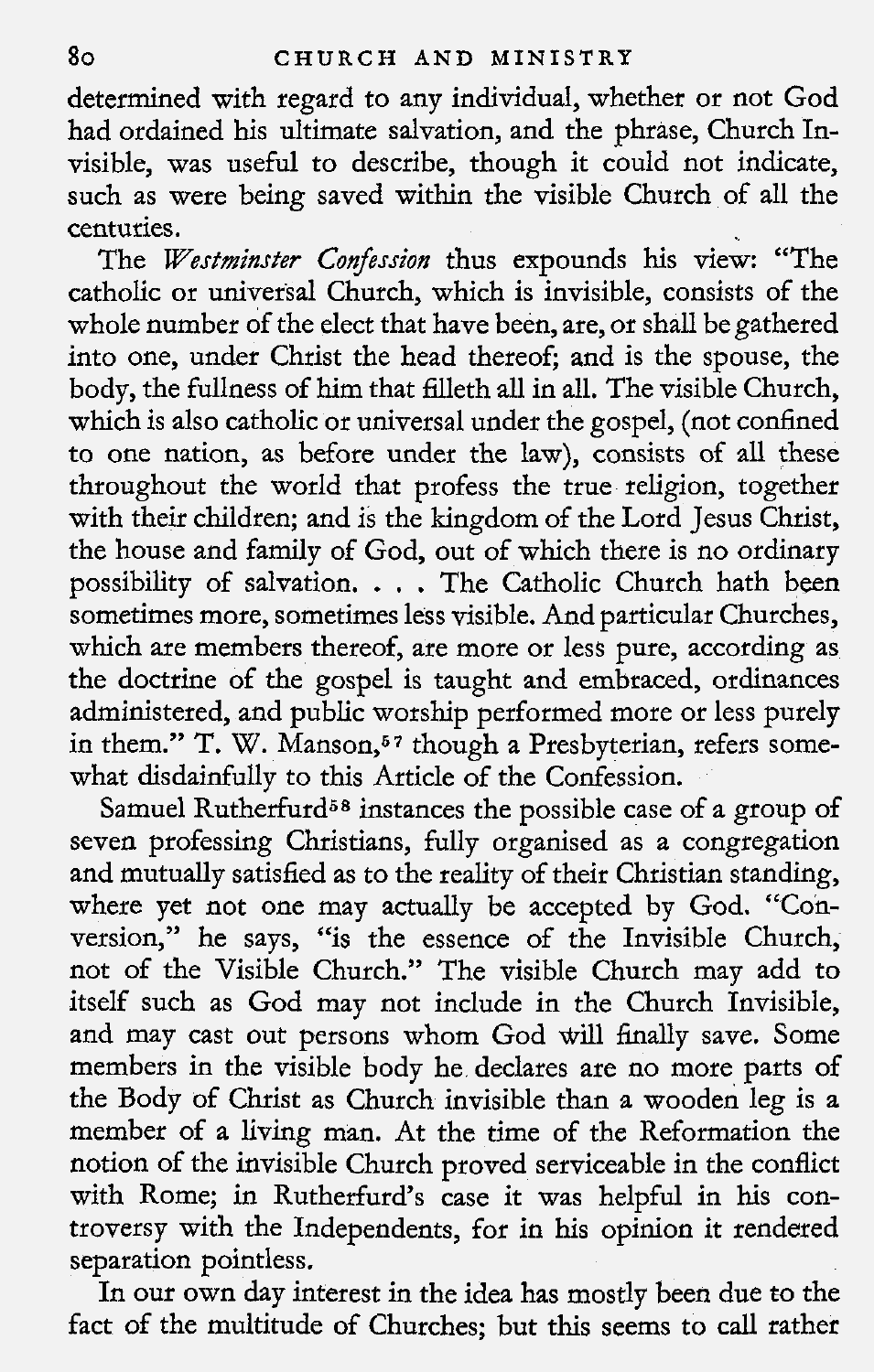for some such conception as the Calvinists employed when, in spite of all divisions, they continued to speak of a Catholic visible Church. The truth upon which the doctrine of the Church Invisible is based, as John Macpherson observed, and as indeed all the authorities are agreed, is that spiritual qualities are "incognisable."69 On a certain view of Church and Sacraments this is irrelevant. But its acceptance need not in any way affect recognition of the necessity for a visible Church, though it may lessen interest in the idea of one universal corporate organisation so that among Scottish followers of Calvin, such as Rutherfurd and Durham, or in more recent times Bannerman and Walker, or present-day leaders of the Reformed Churches, while division is deplored, the fact of division does not appear to create overwhelming anxiety.60 Indeed, George Hill seemed to feel that common devotion to one Lord, and the exercise of love and forbearance towards people who differ from us may be all that God really wants in the way of unity, and may please Him better than the results of stricter uniformity might do.<sup>61</sup> Professor W. P. Paterson<sup>62</sup> says something similar. The main pressure for union, apart from the general drift of opinion in the community direction and the natural bias of the institutional Church for organic unity, has been practical. The most weighty argument for the encouragement of all possible approaches, federations, incorporating unions or co-operative endeavours is the very plain need of these times for concentrated Christian effort in thought and life, at home and abroad. Every discussion of the subject should take place in the light of the original purpose of Christ: His followers were to be one that the world might believe. As to whether one huge incorporation will ever emerge, or would be desirable, or could be long maintained, it is impossible to dogmatise, and the enormous practical difficulties attaching themselves to every imaginable scheme require no exposition; but efforts at better understanding, theological and ecclesiastical, and at the elimination of a multitude of wholly out-of-date distinctions and totally unjustifiable survivals, are clearly in accordance with common sense as well as with the mind of Christ, and should receive the prayerful and charitable and active and even sacrificial support of every Christian community and Christian individual. The day is past for mere sentiment or

**F**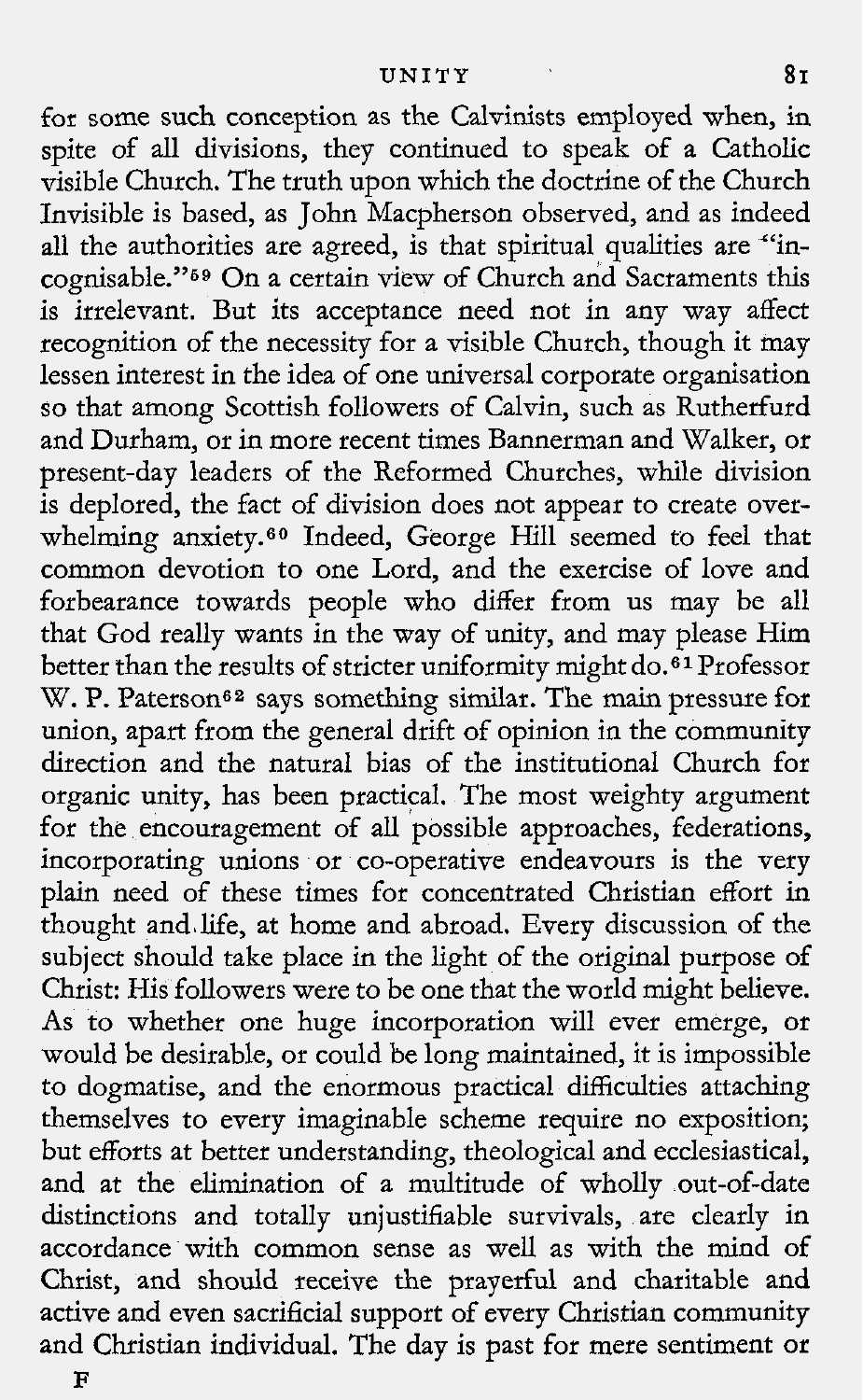## **8** 2 **CHURCH** AND MINISTRY

mere prejudice, for the situation reflected in George Buchanan's63 lines:

> *"But touch our old traditions, and at once You are ow foe and hated to the death."*

> > $\overline{\mathbf{v}}$

At Lausanne in 1927 attention was directed to the fact that one serious difference among the Churches lay just in their attitude to difference.64 Some were of opinion that no division had ever come to pass without sin; others that the divisions were due to complementary gifts of the Spirit and aspects of the truth; still others that past separations should be regarded with penitence, but at the same time with thankfulness that God had used them to advance His ends. There have been religious men who showed little interest in the causes of separations and have urged that we should call ourselves not Papist, Lutheran, Calvinist, Episcopalian, Presbyterian, but Christian. Selden affirmed that the differences were all about "trimmings."<sup>65</sup> It is, however, easy to underestimate the spiritual importance and value of the special witness of groups. They may annoy us by their conscious superiority:

> *"We are a garden wall'd around*, *Chosen and made peculiar ground; A little spot enclosed by grace*  Out *of the world's wild wilderness.,"ee*

Even large denominations have shown this same spirit in arrogating to themselves the analogy of Noah's ark. Lactantius held that "the people of God have been rent-into divisions at the instigation of demons."67 Hilaire Belloc regarded the Reformation as a calamity because its destruction of unity meant the end of European culture, "for a thing is because it is one." $^6$ On the other hand, there is Milton's vigorous protest: "While we still affect by all means a rigid external formality, we may as soon fall again into a gross conforming stupidity, a stark and dead congealment of wood and hay and stubble, forced and frozen together, which is more to the sudden degenerating,of a Church than many sub-dichotomies of petty schisms."<sup>69</sup> Some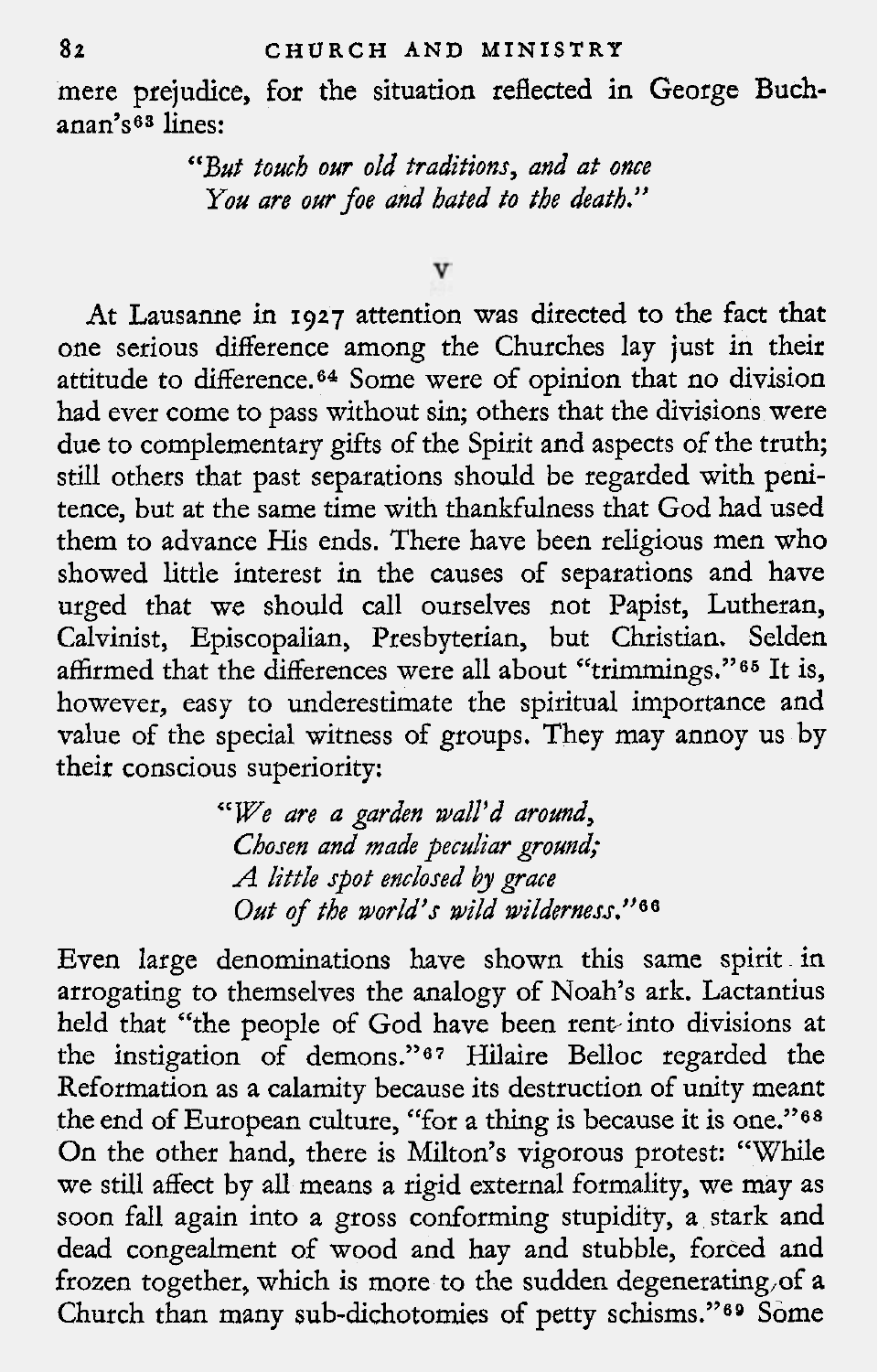## **UNITY 83**

also feel that the old denominational boundaries are not the real lines of division among Christian people; what was once a live issue is no longer something to live or die for: there are cases of this sort where the past is holding up the future and hindering true progress, groups nursing their wrath to keep it warm. Some self-examination is indicated. Fortunately, most of the bitterness and vulgar abuse and the suspicion and the zeal of the controversialist for mere victory, have vanished from the ecclesiastical stage. There has been a great and welcome change in the direction of charity. There have also been frequent goodnatured attempts to produce something resembling unity by stressing essentials, as we are reminded by the popularity of the adage: "In necessariis unitas, in non-necessariis libertas, in utrisque caritas";<sup>70</sup> though in such discussions it inevitably emerges that what the various parties regard as essentials are precisely those points on which they differ from the others.

Some existing differences are fundamental, and often what seems a trifling matter involves questions of principle which make it extremely serious. On the other hand some of the more apparent differences turn out on investigation to be no more than emphases. Again an easy "comprehensiveness," as Hebert notices, may value unity above truth;<sup>71</sup> and we have T. S. Eliot's expression of dislike for "a union in which theological differences would be so belittled that its Christianity might become wholly bogus."71

Some assume that difference in itself is wrong. Bishop Wand,?a for example, says rightly that the Church is both human and divine, but he appears to hold that division is all on the human level; this is simply to deny that the cause of liberty is divine. It has often been helpful to the increase of truth and righteousness when a new growth could be saved from being merely smothered out of existence, and could be set apart, sheltered, nourished, cultivated. In this way something valuable spiritually or theologically has not seldom been produced and preserved for mankind. Possibly it is only by separatism that this development could be achieved. The unfortunate thing is that such growths are so seldom hardened off and brought back to "rough it" in the garden and to add their fragrance to the one offering. The new idea or whatever it may be, inisolation, without the balancing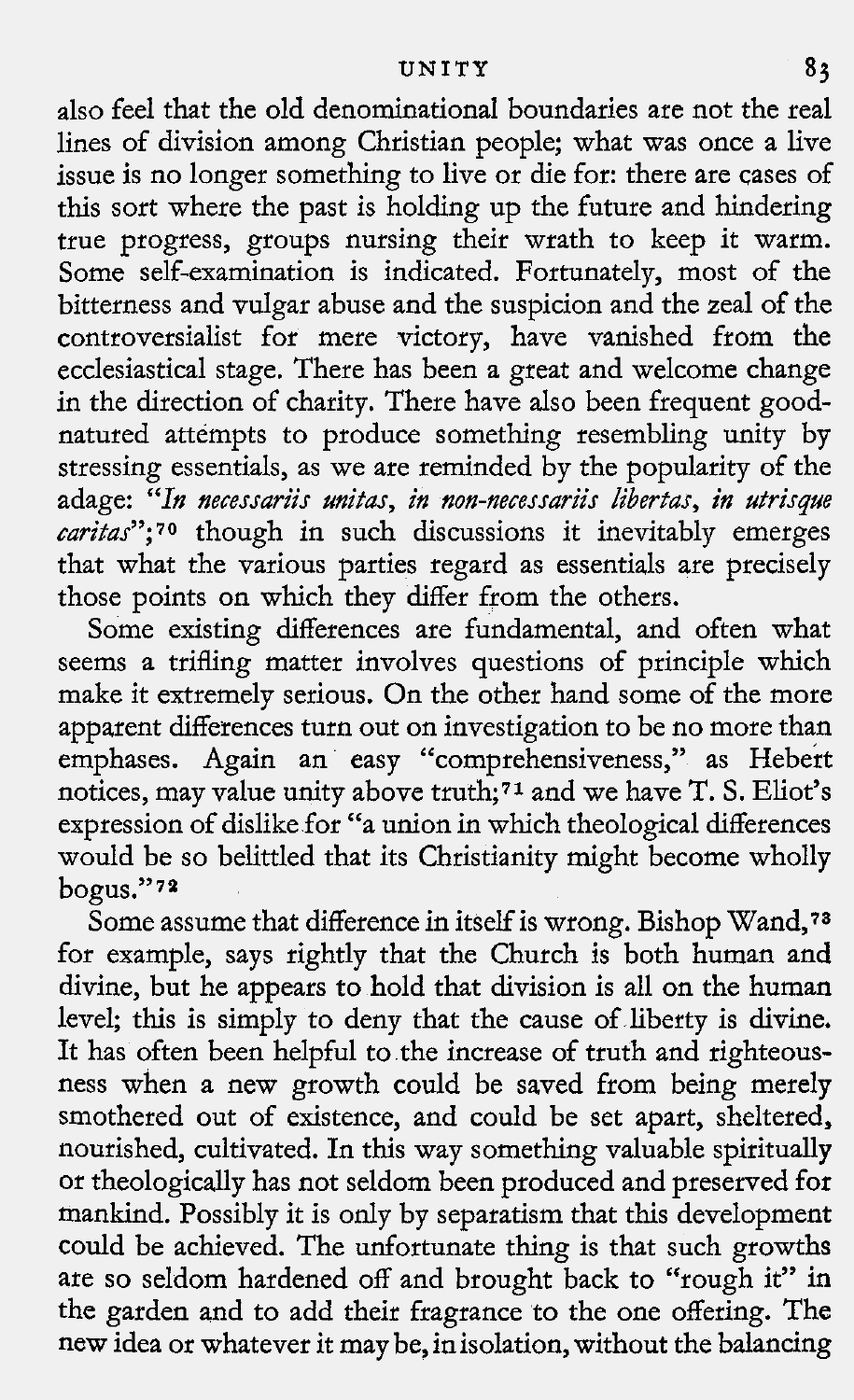influences of the struggle for existence, becomes a freak. It is vital that sects which exist because of their discovery of the importance of some neglected aspect of truth, should not allow the detail to become their god, but should retain some sense of proportion, and contribute their message sooner or later to the common store. Christian Science and other movements can be explained by some defect in the statement or application of Christianity, and it is for the Churches to make room in their systems for features of the gospel whose turn it now happens to be to serve in the front line in a new campaign. There can be little advantage in having a dozen or a hundred sects, each emphasising to the nth degree some element in our religion which is only really true and valid when fitted into a wider combination, and restrained by opposite emphases. Many sects might be compared to verses of the Bible, which are perhaps individually beautiful and striking, but which are being read by themselves'out of context, and so deprived of full value and helpfulness. The heretics have usually been over-conscientious, shortsighted, devout Christians; and fortunately, the Church, even when it dealt sternly with them in self-defence, often later made amends surreptitiously by a process of necessary readjustment in the direction to which attention had indiscreetly and over-enthusiastically been called. It does not do for a small group to insist upon a separate existence any more than for a would-be Christian individual to maintain independence of the Church. This remark one might extend to include even great national Churches, whose sheer size may blind us to the fact that they also are splinters.

Some stress has been laid upon the Truth as what constitutes the bond of unity in the Church of Christ. He is of course the Truth. "Look unto me and be ye saved, all the ends of the earth." Calvin has written: "The bond of holy unity is the Truth of God, when we embrace it with one consent."74 Similar is the stress sometimes laid upon our common relation to the Bible. This is beautifully set forth by Robert Leighton: "No man can come to Me except the Father draw him. And the outward mean of drawing is by the Word; it is the sound of that harp that brings the stones of this spiritual building together. And then, being united to Christ, they are built up; that is, as St. Paul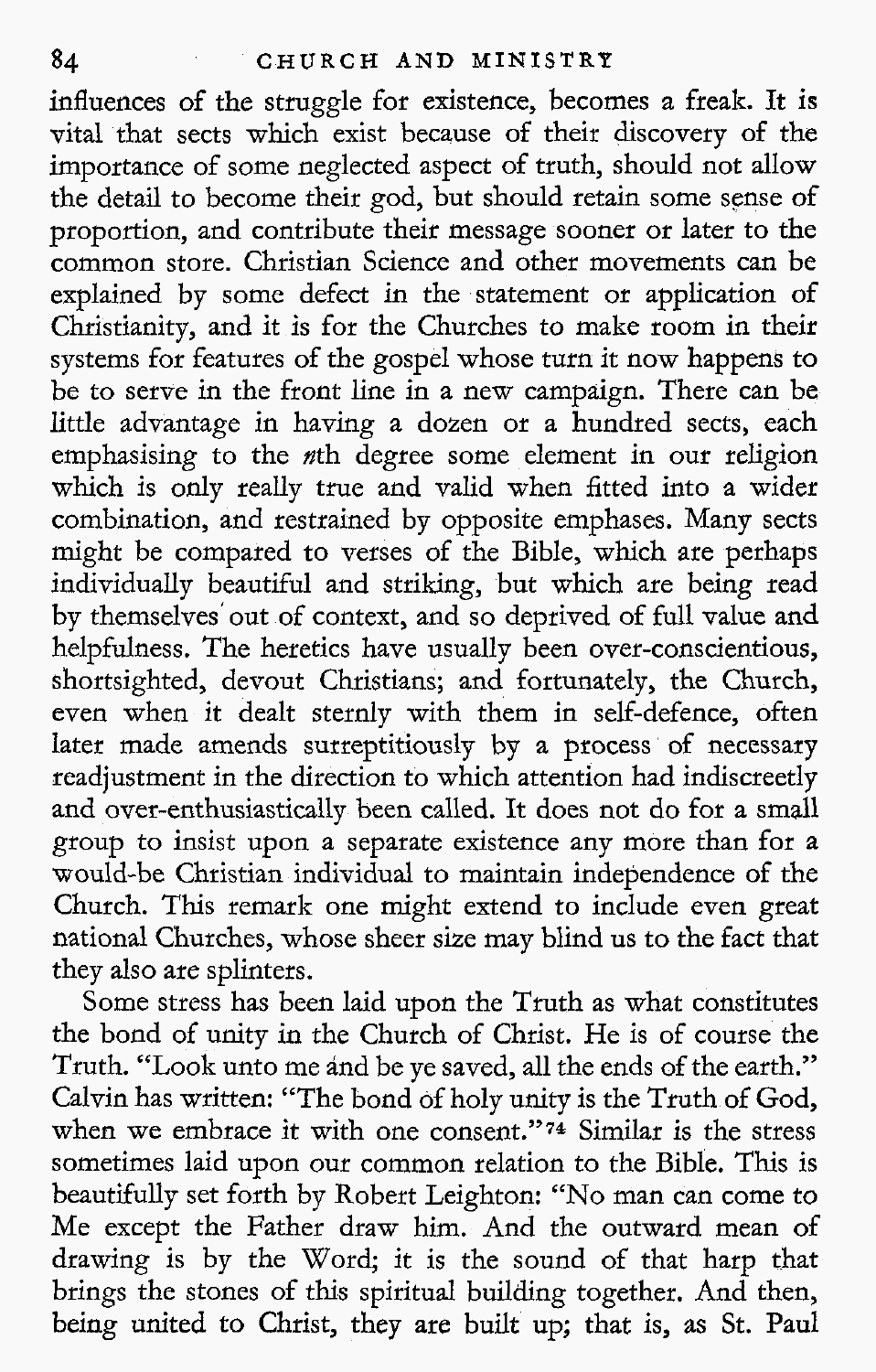### **UNITY 8~**

expresses it, they grow up unto a holy temple in the Lord."76 All would agree that it is in Jesus Christ Himself that we must seek our unity.

Scotland has made its own contribution to the modern ecumenical movement in the direction of visible Christian unity. In **1886** Professor William Milligan of Aberdeen wrote: "Neither words about the beauty of unity nor the fact of an invisible unity avail to help us. What the Church ought to possess is a unity which the eye can see. . . . Visible unity in one form or another is an essential mark of her faithfulness."76 The Union of the Free and United Presbyterian Churches to form the United Free Church in **1900** and the further union of this body with the Church of Scotland in **1929** were practical demonstrations of Christian reconciliation on no mean scale. The same period has witnessed elsewhere much breaking down of what Professor David Welsh called "partitions of proud or sullen seclusion";<sup>77</sup> and some unions have been of a less domestic and more venture some nature.

The Church of Scotland has shared in the work of the Presbyterian Alliance which binds together the Reformed Churches of many lands, races and languages. It was at Edinburgh that Christian statesmanship arranged to hold the World Missionary Conference of **1910** which was the first of the famous series whose latest interim result was Amsterdam **1948.** The Church of Scotland will do its part in this determined effort to achieve the fullness of Christ. In this we shall be true to what was always the ideal if not always the practice of the Scottish Church. The Church's standards assign an honourable place to Ecumenical Councils; and it is interesting to find what is almost a pæan on unity being uttered by George Gillespie, a Scots theologian who died young, but not before he had taken a leading part in the Westminster Assembly and had made his mark as a learned controversialist and resolute exponent of strict Presbyterianism. **A** few sentences of this will not be found out of date.

Said Gillespie:<sup>78</sup> "Let there be no strife between us and you, for we be brethren; and is not the Canaanite and the Perizzite yet in the land? , . . It shall be no grief of heart to you afterward that you have pleased others as well as yourselves, and have stretched your principles for an accommodation in Church